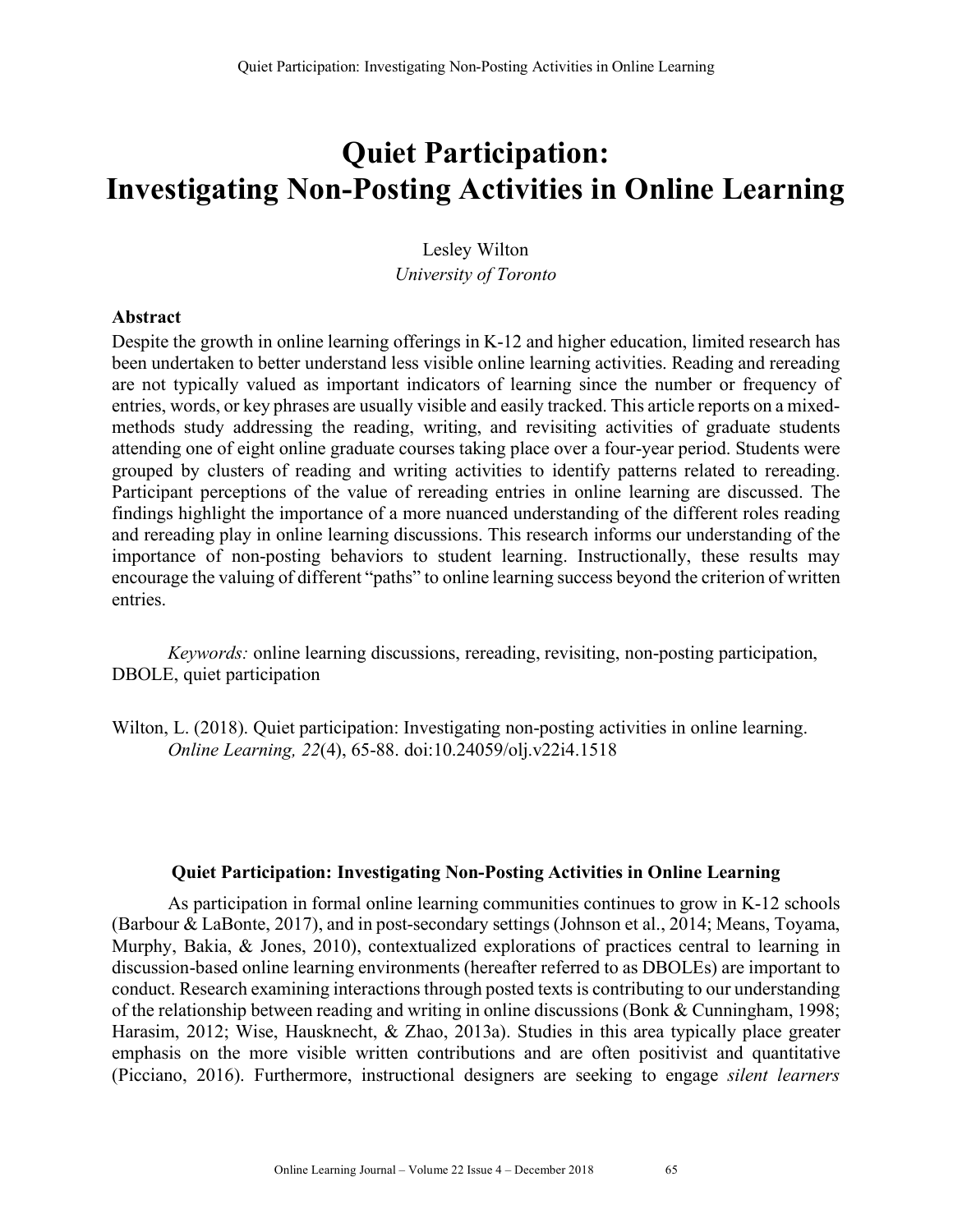(Creelman, 2017), but it may be that such learners learn best through *quiet* participation activities such as reading and rereading.

Researchers Wise, Perera, Hsiao, Speer, and Marbouti (2012) conducted microanalytic case studies of three students' interaction patterns, intended to advance "a new microanalytic approach for making sense of the detailed log-file data available from online discussions" (p. 109), to provide insight into individual online activities. The authors looked at the ways non-posting behaviors influenced learning. This is instructionally important because engagement is often inferred by observing the frequency of posting activities. Students who are new to learning through online discussions, or who are experienced in online discussions that do not value online postings, may adopt different participation patterns than those expected by instructors who value visible participation (Dennen, 2006). Looking at revisiting patterns (returning to previously read entries to reread part or all of the text) may also be helpful as indicators of areas of difficulty or student interest. As multiple scholars call for empirical research on student behaviors in asynchronous learning discussions (Harasim, 2012; Ho & Swan, 2007; Peters & Hewitt, 2010), a deeper understanding of these non-posting patterns may provide instructors with insights into more comprehensive interpretations of patterns of engagement and understanding (Wise, Speer, Marbouti, & Hsiao, 2013b).

As an online learning instructor who has attended online courses as a student, my interest in better understanding meaningful, less-visible online discussion activities developed while observing learners who participated by posting discussion entries less frequently than others. It is important to consider measures of learning in online discussion environments that better account for diversity, whether culturally or experientially-based. Research examining the less visible practices of reading and rereading in online learning environments is needed to contribute a deeper understanding of the importance of these activities to learning.

What follows this introduction is the literature review, research method, results, discussion, and conclusion and implications related to a portion of a larger study of 137 online learning graduate students' attending one of eight fully online classes over a four-year period. The portion of the study forming the basis of this article looks at patterns and perceptions of less visible online learning activities in eight DBOLEs to gain a deeper understanding of the role of reading, rereading, and revisiting activities.

#### **Review of Related Literature**

Students who write less in DBOLEs may inaccurately appear to others to be less engaged. Entries that are visible to others (i.e. students and instructors) are typically valued as evidence of learning (Rourke & Kanuka, 2009; Swan, Shen, & Hiltz, 2006). It is generally assumed that composing an entry in an online learning discussion is preceded by reading other entries. Yet, despite the amount of time required to read and process others' entries, reading of those entries in discussions is itself not generally valued or studied (Hrastinski, 2008; Wise et al., 2013b). While reading and rereading activities may be difficult to fully measure, is it fair to students—who find these practices to be meaningful to their learning—to ignore the significance or importance of these activities? Should we not, instead, recognize practices in online learning that contribute to student learning and require an investment of time and effort, but may not be as visible to others as entries that are posted?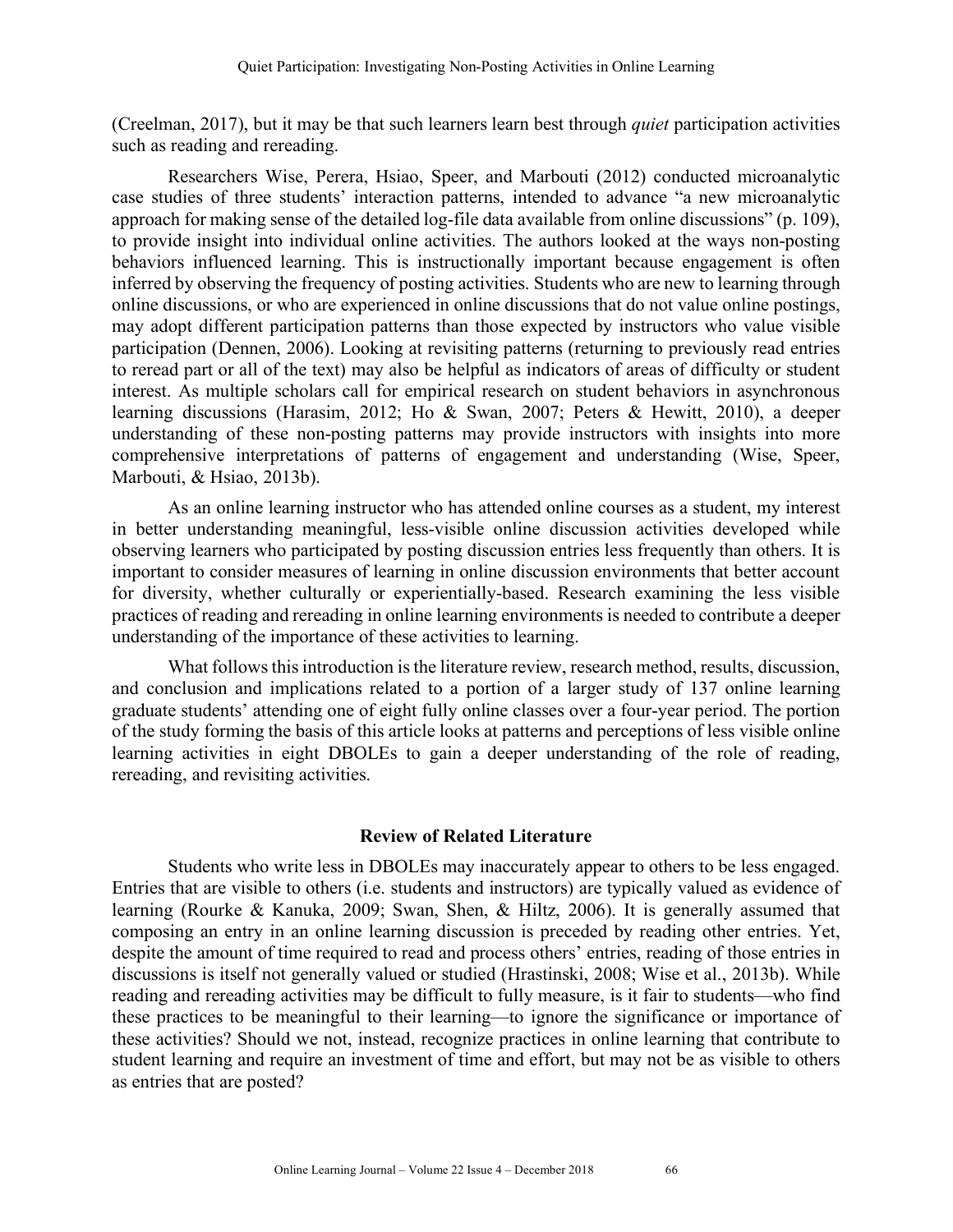Some studies that look at patterns of posting and responding recognize reading activities, but negatively characterize those who write less (i.e. those who are less visible) as *lurkers* (Perkins & Newman, 1996) or as *silent participants* (Nonnecke & Preece, 2003). A theory of vicarious interaction is proposed by Sutton (2001) when looking at activities taking place in distance education classrooms. She observes that students who do not visibly interact with others by posting many entries are still able to achieve learning benefits from reading what others have written. However, Rovai (2000) proposes that visibility in a DBOLE is important to community and student interaction. Important to note is that the literature reports that those who post less may be more likely to receive a lower grade. Nagel, Blignaut, and Cronjé (2009), who found a relationship between visible contributions and course grades in their small study involving 22 students, concluded that read-only participation should be avoided. On the other hand, Ebner and Holzinger (2005), observed that visible interactions do not necessarily indicate learning. It would seem that students participate in online classrooms in a variety of *quiet* ways that are not deeply understood.

Creelman (2017) recently edited a paper on behalf of the Nordic Council of Ministers, which was prepared as a guide for instructors on how to engage silent learners and be more inclusive by offering "alternative pathways for learners and ensur[ing] that different competences and learning strategies are recognized" (p. 26). The paper describes a variety of reasons some learners are silent in online courses. A selection of these proposed reasons includes the following:

- Prefer to work alone without disturbance; a genuine introvert.
- Unclear about how to be active in an online course unfamiliar with the 'rules' or etiquette of participation. Waiting for a cue to participate.
- Need more time to think before contributing.
- Feel overwhelmed and ignored by the extrovert members of the group. Hard to make yourself heard.
- Shy and nervous about participation in general.
- Low confidence any setback can confirm feeling of inadequacy.
- Due to perceived language difficulties.
- Cultural reasons—not polite to question the teacher or start talking without permission (p. 12-13).

In looking at the literacy processes involved in online learning classroom conversations, Vogler et al. (2013) concluded that even though their participants were engaged in the same online learning conversation, their experiences varied considerably. The authors examined the literacy processes of reading and rereading and identified three distinct patterns of behaviors. One of these patterns featured reading, revisiting, and the careful crafting of discussion responses. It is not clear if instructors would recognize the value of these less visible practices to student learning. Other important elements of course discussions examined by Dennen and Wieland (2007) include social acknowledgements, questions, and the processes involved in interactive discussions, but these are mainly visible components.

Some researchers seek to better understand the relationship between reading and writing in online learning discussions. Categorizing these activities as listening and speaking, Wise et al. (2013a) looked at listening behaviors to identify a pattern of revisiting where "students can choose to return to posts (made by themselves and others) that they have attended to previously" (p. 2). Their study, which examined the interactions of 31 undergraduate students, identified a positive relationship between revisiting other students' entries and the quality of responses. The authors call for more in-depth research on the less visible activities of reading and revisiting.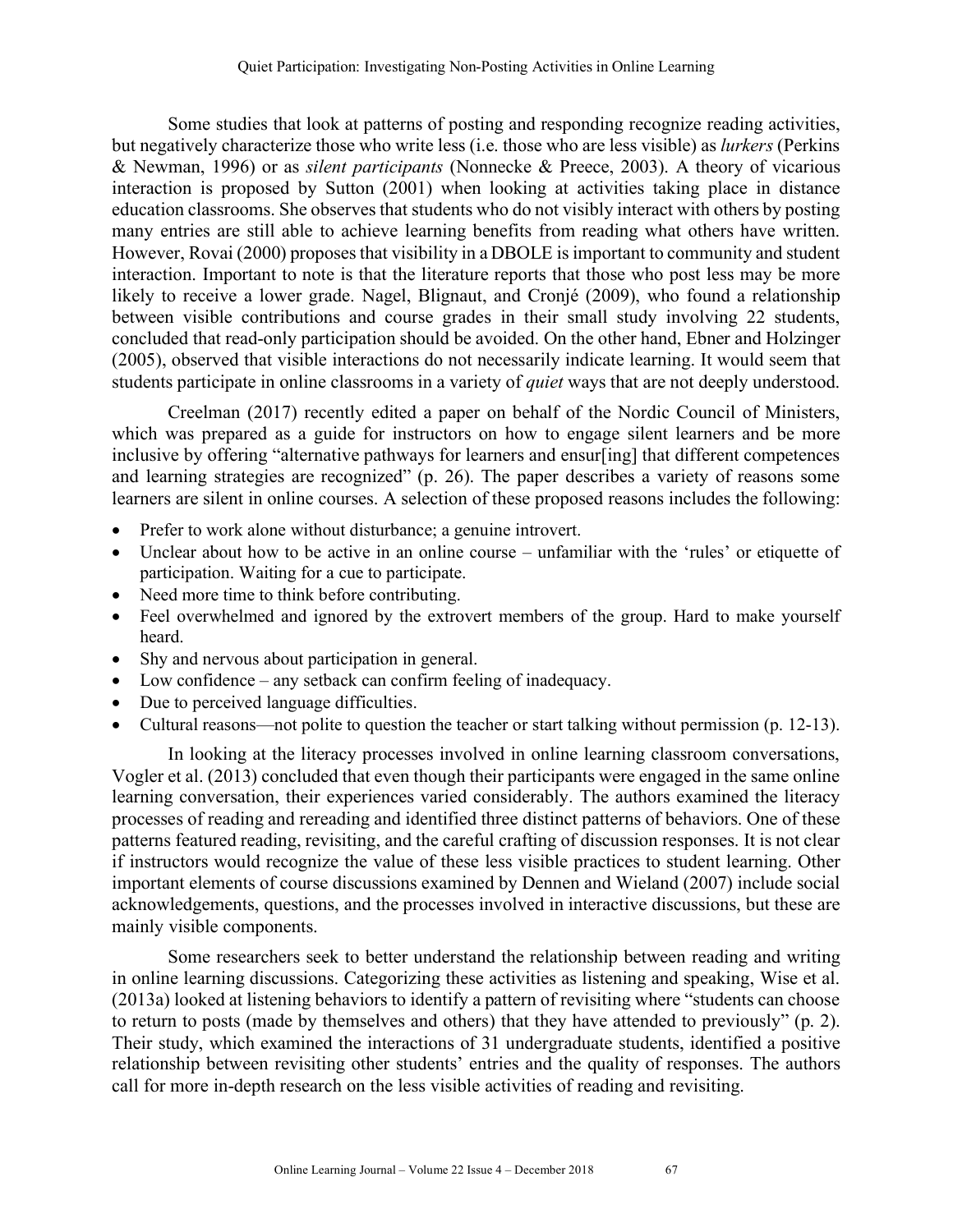Applying a social literacies lens when looking at reading and writing in online classroom environments, Goodfellow (2004) argues for more research to better understand the "social-andcultural domain of online literacies" (p. 397). He refers to those who read more and write less than others as passive participants, though this term also seems to undermine the time and effort required to participate in less visible ways. While there is much published research on the practices involved in reading and writing in a face-to-face classroom, there is a gap in understanding the less visible social practices of online classroom interactions.

Guiding this research is an understanding of the Sociocultural Theoretical (SCT) perspectives that learning with others through social interaction is essential to individual knowledge construction (Lave & Wenger, 1991; Vygotsky, 1986). The concept of the Zone of Proximal Development (ZPD) from SCT perspectives is important to learning in a DBOLE. John-Steiner and Souberman (1978) quote Vygotsky's *Thought and Language* (1934) to explain the ZPD as "the distance between the [student's] actual development level as determined by independent problem solving and the level of potential development as determined through problem solving under adult guidance or in collaboration with more capable peers" (p. 131). In the case of an online classroom, the ZPD could be supported by students reading or rereading other students' entries and possibly by intertwining the revisiting of their own entries while reading others' thoughts and ideas. John-Steiner and Souberman (1978) explain how Vygotsky emphasized the importance of dialogue to learning since the "mere exposure of students to new materials through oral lectures neither allows for adult guidance nor for collaboration with peers" (p. 131). Online student discourse involves posting opinions and commentary on relevant topics for others to read and discuss (Harasim, 2012). Perkins and Newman (1996) viewed online discussion or e-discourse as a new way of writing, which is not speaking or letter-writing; Hrastinski (2009) argued that online learner participation is "not synonymous with talking or writing" (p. 78). Online dialogues are also very influenced by instructor models (Dennen, 2006).

Typically, the visibly posted contributions are assessed, often worth 5% to 25% of the course's grade, according to their number, frequency, and length (Rourke & Kanuka, 2009; Swan et al., 2006). However, there is a concern about valuing superficial posts. Some caution that learning may not be fully evidenced in students' written entries, and that some students may simply be meeting suggested criteria (Dennen, 2008; Ho & Swan, 2007). On the other hand, Yang and Richardson (2008), in a small exploratory study of interaction styles, looked at learner activities and suggested that it is most likely there will be some vicarious learners in any online class. They cautioned that online instructors should be aware of students who may prefer observation rather than visibly contributing, and that "using traditional assessment of online discussions, such as simply counting the number of postings, may be a disadvantage for them" (p. 8).

Further, we know little about *learners* who post smaller numbers of course entries, but who still receive passing grades or who perceive their learning to be successful. It has been acknowledged, "passive participation may still be a legitimate contribution to online discussion" (Goodfellow, 2004, p. 392). However, earlier research of students who read many entries but wrote less, suggests that reading is an important component of online learning and may help learners achieve a deeper understanding of complex subject matter (Wilton & Brett, 2015).

Another perspective that could add to a deeper understanding of reading, rereading, and revisiting in online learning is the perspective of these activities as less visible social practices. Emerging research using a new literacies paradigm reports on social practices in the context of fan fiction, blogging, online social networking, and others (Knobel & Lankshear, 2015). However,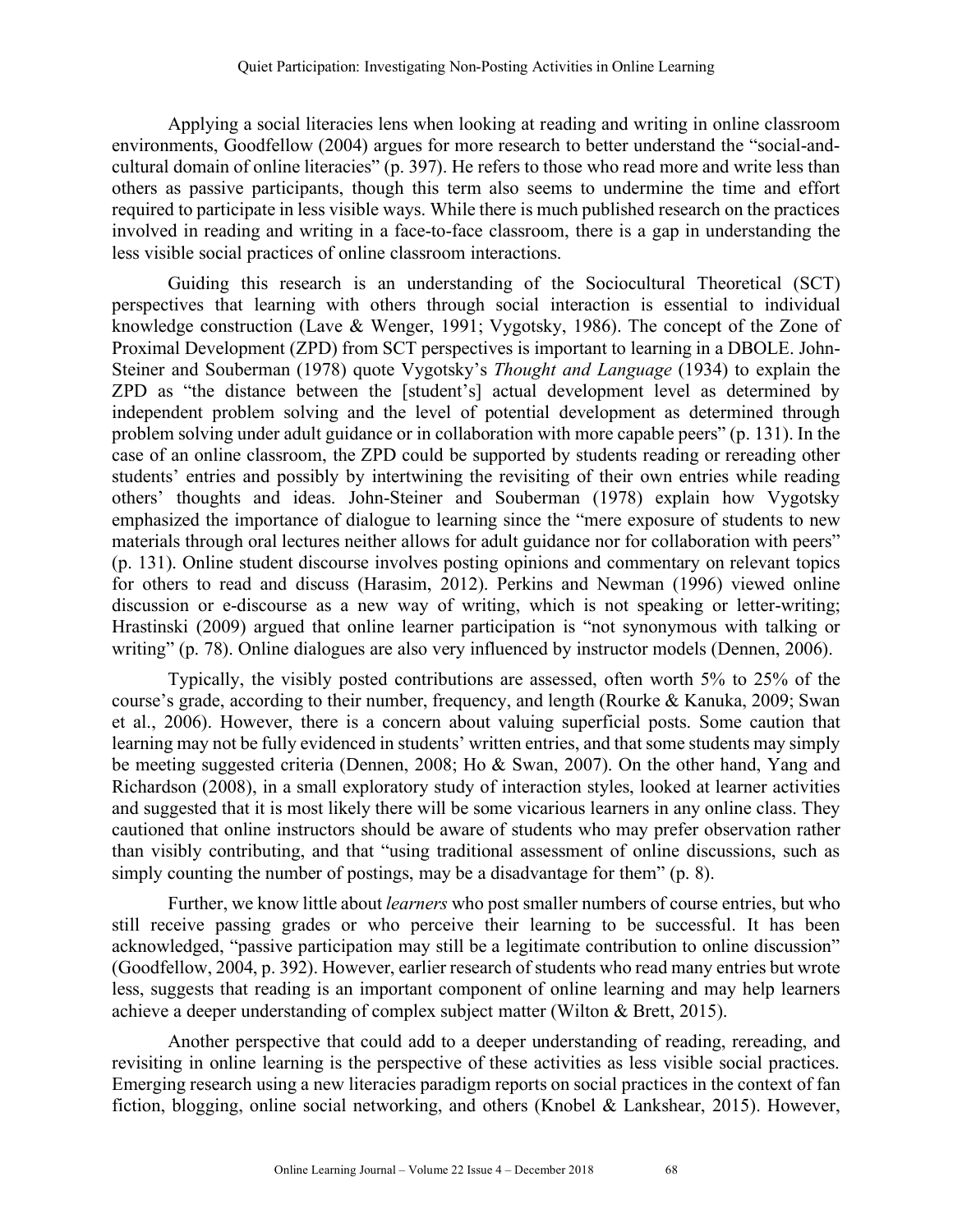there is a gap in the study of literacy and social practices in formal online learning environments (Knobel, 2015). Lankshear and Knobel (2007), whose new literacies research looks at emergent forms of literary practices, argue that sociocultural definitions of literacies must make sense of "reading, writing, and meaning-making as integral elements of social practices" (p. 2). The authors explain that online text-mediated practices led to emergent social practices, such as weblogging (Lankshear & Knobel, 2004, p. 1). They call for rich accounts of these social practices to inform teachers' and educators' understandings of their importance.

Another consideration is that an activity such as rereading is not one that is available to students participating in a face-to-face classroom discussion. Viewing these activities as social practices can potentially highlight the importance of such activities as facilitating an online discussion, questioning to generate discussion, restating in different words, and clarifying in digital form, whether occurring asynchronously or synchronously.

Finally, an interpretive perspective guides this research by providing a framework that focuses on "understanding and meaning-making as opposed to explanation" (Bhattacharya, 2008, p. 464). The interpretive framework supports the view that such understandings are particular to "each knower/observer according to a set of subjective principles peculiar to that person" (Sipe & Constable, 1996, p. 158). This interpretive view serves to inform an understanding of the *quiet* practices taking place in online learning discussion environments by emphasizing the importance of deeper descriptions of the context and the perspectives of the participants and the researcher.

These lenses guide the examination of less visible practices in eight DBOLEs and their relationships to student learning through the key research objectives of this portion of the study:

- 1. To document learners' patterns of reading and writing behaviors in a discussion-based online learning environment.
- 2. To document learners' patterns of revisiting behaviors in a discussion-based online learning environment.
- 3. To investigate learner perceptions of their non-posting activities (reading and revisiting) and how they see these activities as important to their learning experiences.

#### **Methods**

#### **Context and Participants**

Researchers studying online and blended learning environments are increasingly adopting a mix of quantitative and qualitative methodologies within the interpretive perspective (Picciano, 2016). A mixed methods design (Creswell & Plano Clark, 2011) was used to investigate the online activities of 137 participants who attended eight fully online 12-week graduate courses in the Faculty of Education of a large Canadian university. The study took place over four years in a collaborative conferencing environment developed in-house, where quantitative data of online entries and activities, including creating, opening, and revising entries were automatically collected.

The conferencing program features included public and private discussion threads, private and group messaging, and liking and linking to other entries. The same experienced instructor taught all courses. Students were required to provide an introductory entry, to update a public learning journal regularly, and to participate in weekly online discussions facilitated by different class members. In these courses, participation was worth 25% of the overall course grade. To that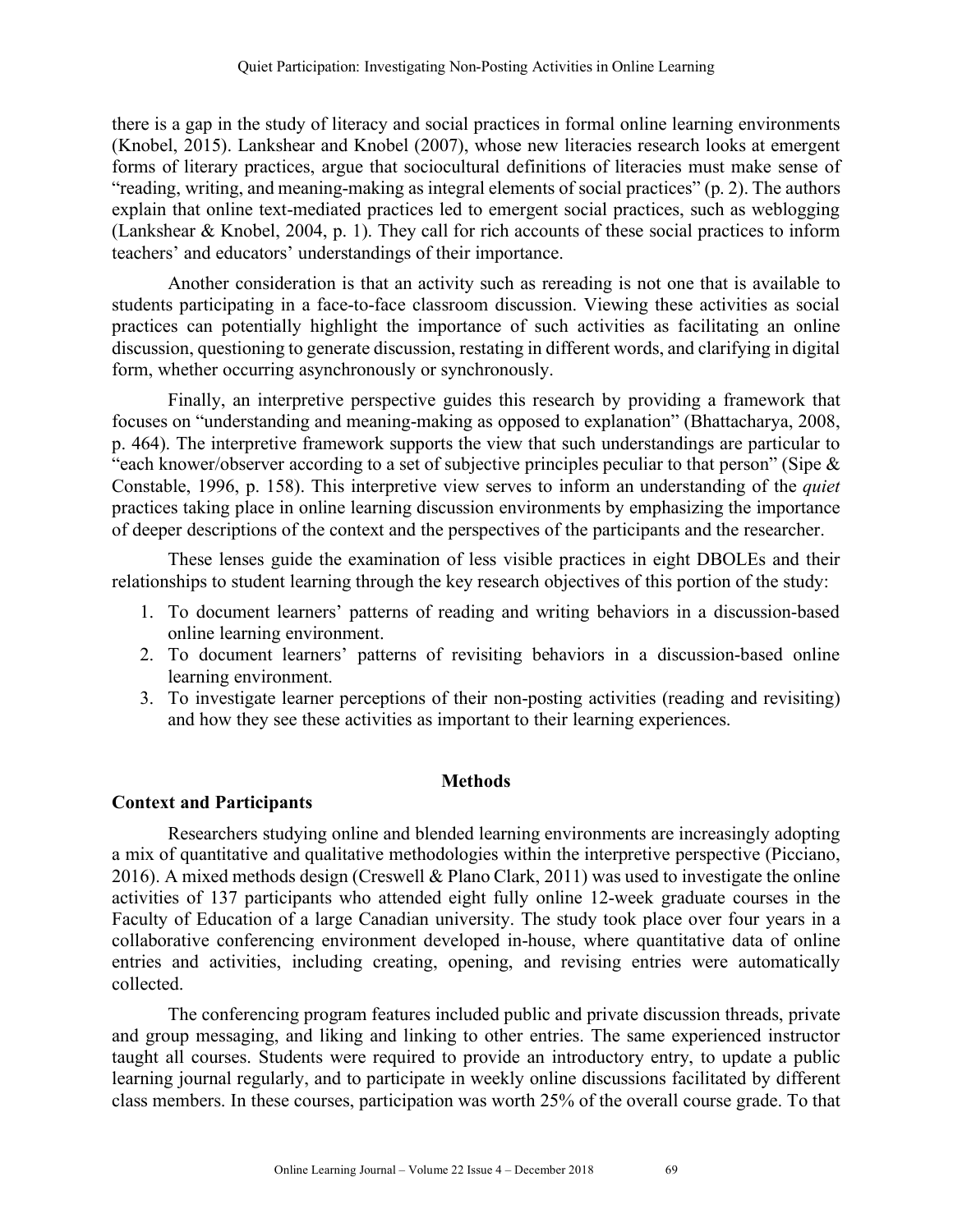end, the instructor did not prescribe a set number of entries or words, but rather asked for entries that reflected evidence of deep engagement with the course materials or discussion.

Figure 1 shows a sample of the DBOLE interface for one of the courses included in the study.

| Home                         | Community                                        | Messages (2) | Preferences                                                       | Administration                                                      | Windows $\overline{\mathbf{v}}$                                      | Lounge | Logout |  |  |  |
|------------------------------|--------------------------------------------------|--------------|-------------------------------------------------------------------|---------------------------------------------------------------------|----------------------------------------------------------------------|--------|--------|--|--|--|
| <b>Home</b>                  |                                                  |              |                                                                   |                                                                     |                                                                      |        |        |  |  |  |
|                              |                                                  |              |                                                                   |                                                                     |                                                                      |        |        |  |  |  |
| <b>Start Here!</b>           |                                                  |              |                                                                   |                                                                     | 1 of 1 note read. Last Update: Wed August 27, 2014, 9:03 AM.         |        |        |  |  |  |
| <b>Course Administration</b> |                                                  |              |                                                                   |                                                                     | 5 of 10 notes read. Last Update: Wed October 22, 2014, 10:14 AM.     |        |        |  |  |  |
| Announcements                |                                                  |              |                                                                   |                                                                     | 0 of 7 notes read. Last Update: Fri November 7, 2014, 12:22 PM.      |        |        |  |  |  |
|                              | <u> Technical Questions and Course Help</u>      |              |                                                                   |                                                                     | 0 of 44 notes read. Last Update: Sun November 23, 2014, 1:19 PM.     |        |        |  |  |  |
| <b>Class Biographies</b>     |                                                  |              |                                                                   | 23 of 132 notes read. Last Update: Fri September 19, 2014, 2:43 PM. |                                                                      |        |        |  |  |  |
| <u>Class Cafe</u>            |                                                  |              | 0 of 18 notes read. Last Update: Fri November 14, 2014, 1:08 PM.  |                                                                     |                                                                      |        |        |  |  |  |
| <b>Practice</b>              |                                                  |              | 1 of 2 notes read. Last Update: Tue July 21, 2015, 12:44 AM.      |                                                                     |                                                                      |        |        |  |  |  |
|                              | <b>Useful Readings and References</b>            |              | 0 of 12 notes read. Last Update: Wed November 5, 2014, 9:18 AM.   |                                                                     |                                                                      |        |        |  |  |  |
| Learning Journals            |                                                  |              | 13 of 53 notes read. Last Update: Mon January 19, 2015, 1:00 AM.  |                                                                     |                                                                      |        |        |  |  |  |
|                              | <b>Class Theories of Learning and Technology</b> |              | 1 of 26 notes read. Last Update: Sun November 30, 2014, 11:09 PM. |                                                                     |                                                                      |        |        |  |  |  |
|                              | Week 1 - Introduction and Overview               |              |                                                                   |                                                                     | 3 of 245 notes read. Last Update: Sat October 4, 2014, 10:39 PM.     |        |        |  |  |  |
|                              | <b>Week 2 - History of Constructivism Part 1</b> |              |                                                                   |                                                                     | 6 of 167 notes read. Last Update: Mon September 22, 2014, 11:37 AM.  |        |        |  |  |  |
|                              | <b>Week 3 - History of Constructivism Part 2</b> |              |                                                                   |                                                                     | 16 of 199 notes read. Last Update: Mon September 29, 2014, 11:36 AM. |        |        |  |  |  |
|                              | Week 4 - Social and Cultural Influences          |              |                                                                   |                                                                     | 3 of 184 notes read. Last Update: Wed October 8, 2014, 11:12 PM.     |        |        |  |  |  |
|                              | <u>Week 5 - Situated Learning Part 1</u>         |              |                                                                   | 4 of 155 notes read. Last Update: Sun October 19, 2014, 5:17 PM.    |                                                                      |        |        |  |  |  |
|                              | <u>Week 6 - Situated Learning Part 2</u>         |              |                                                                   |                                                                     | 1 of 179 notes read. Last Update: Tue October 21, 2014, 2:58 PM.     |        |        |  |  |  |

*Figure 1.* Example of the DBOLE interface

## **Data Collection**

In addition to the log data automatically collected by the conferencing system on the activities of the 137 participants, data was collected from a convenience sample (Creswell, 2013) of 14 volunteer participants through an online questionnaire that was estimated to take about 15 minutes to complete. The survey was designed to gather students' perceptions of their online learning experiences, including reading and rereading activities. See Appendix A for the instrument used to collect this data as part of a larger study (Wilton, 2017). Four student participants further volunteered for semi-structured interviews designed to more deeply discuss student perceptions of reading and rereading in a DBOLE. See Appendix B for an outline of the semi-structured interview questions. Interviews were recorded using multiple digital sources to avoid any possibility of data loss and were transcribed verbatim. One participant chose to respond by email. Within the interpretive paradigm, qualitative data provides sense making (Bhattacharya, 2008) and can identify variables that are difficult to measure (Creswell, 2013).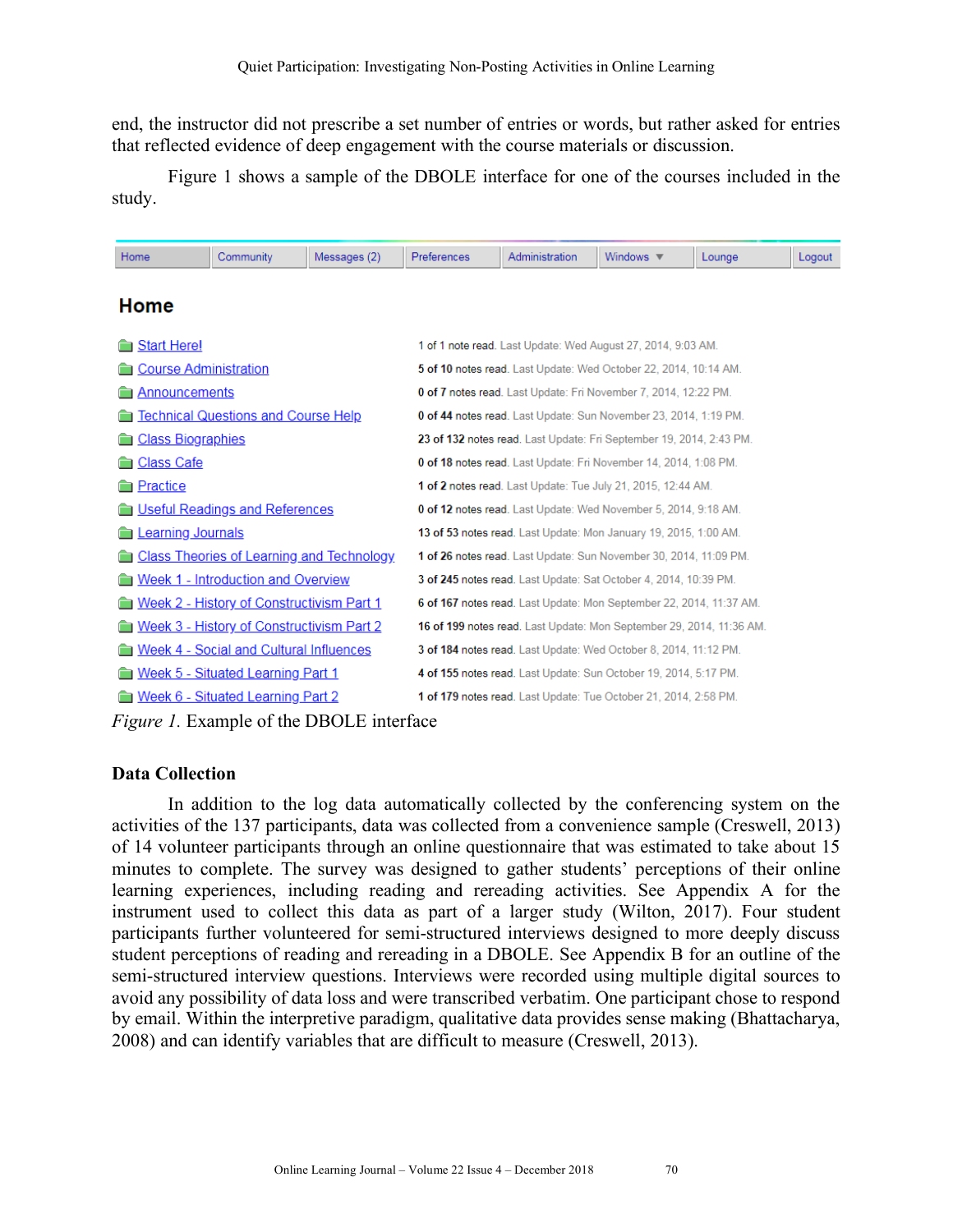## **Data Analysis**

Descriptive statistics were produced using SPSS (a statistical software package), Version 24, to allow for an overview of course activities. Figure 2 illustrates the number of students and number of written entries, representing visible activities in the course. Each course is identified as DB 1 to 8.



*Figure 2.* Number of students, student entries, and teacher entries in eight online courses.

Participant activities related to 13,754 entries were turned into percentages within each course. SPSS performed non-model-based cluster analysis identifying group patterns of reading and writing (Green & Salkind, 2011). For all 137 cases, participants were clustered into three reading/writing behavior categories, with a reported good quality *silhouette measure of cohesion and separation* (0.6) (see Table 1).

#### Table 1 *Cluster Membership*

| Cluster                              | Number<br>of<br>students | Range of $\%$<br>of student<br>entries read<br>(M) | Range of $\%$<br>of student<br>entries<br>written $(M)$ | Range of<br>$#$ of<br>entries<br>written |
|--------------------------------------|--------------------------|----------------------------------------------------|---------------------------------------------------------|------------------------------------------|
| 1 Avid Readers/Prolific Writers      | 31                       | $42 - 100(85)$                                     | $7 - 16(10)$                                            | $87 - 286$                               |
| 2 Avid Readers/Moderate Writers      | 40                       | $63 - 99(83)$                                      | $2 - 7(5)$                                              | $24 - 145$                               |
| 3 Moderate Readers/ Moderate Writers | 66                       | $11 - 62(41)$                                      | $1 - 9(4)$                                              | 17 - 145                                 |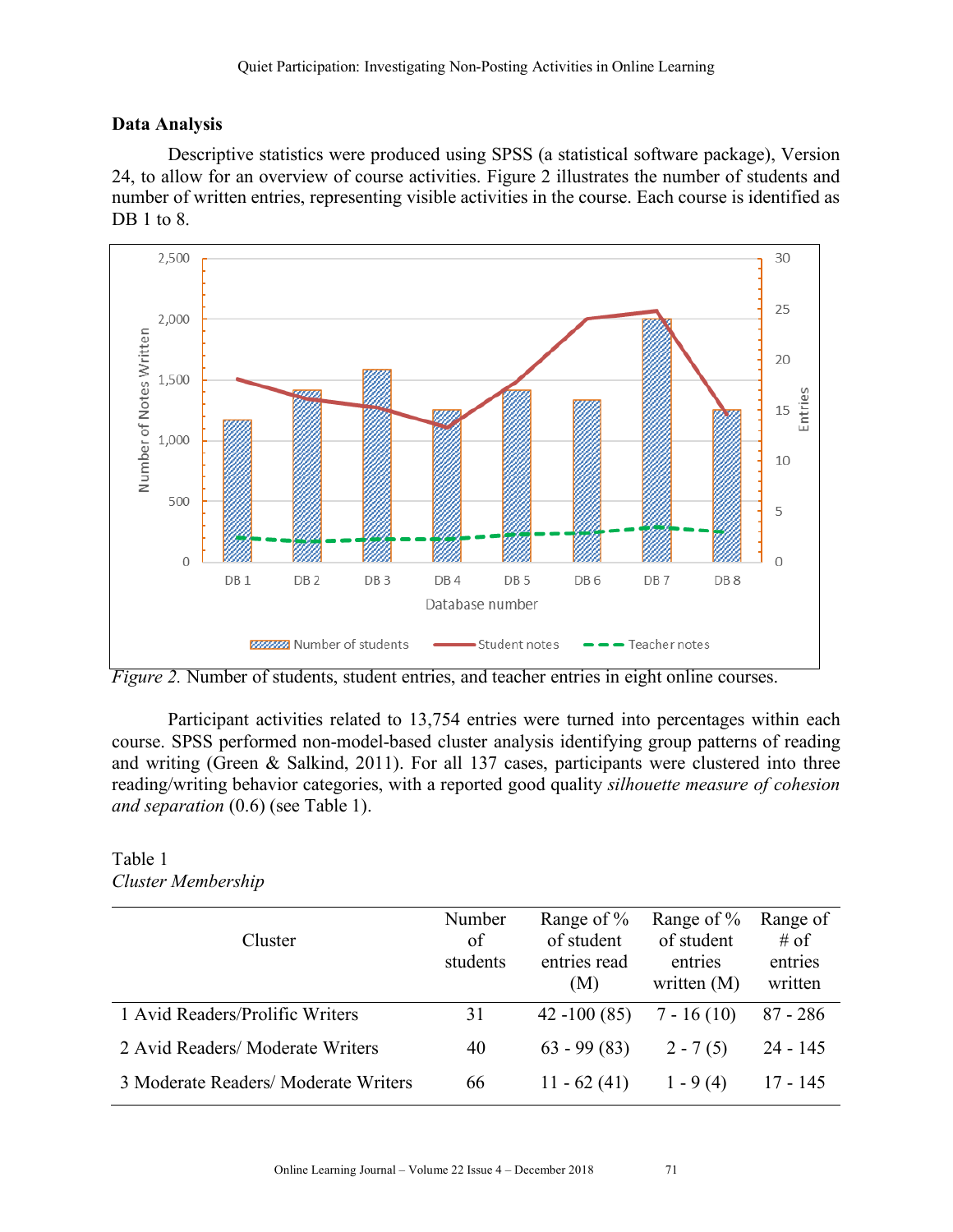Named according to the levels of reading and writing activities represented, these three clusters are not intended to cleanly divide student groups, but to identify general groups according to these behaviors. Figure 3 illustrates the cluster groupings.



*Figure 3*. Scatterplot of cluster membership

The 14 participants who participated in the online survey were assigned pseudonyms. Transcripts of the opened-ended responses and the interviews were analyzed using an ad hoc meaning generation method (Kvale, 2007) for themes related to the importance of reading and rereading activities. The study involved multiple sources of evidence and was designed to carefully consider *credibility, transferability, dependability,* and *confirmability*. The results of the survey data were triangulated with log file and interview data.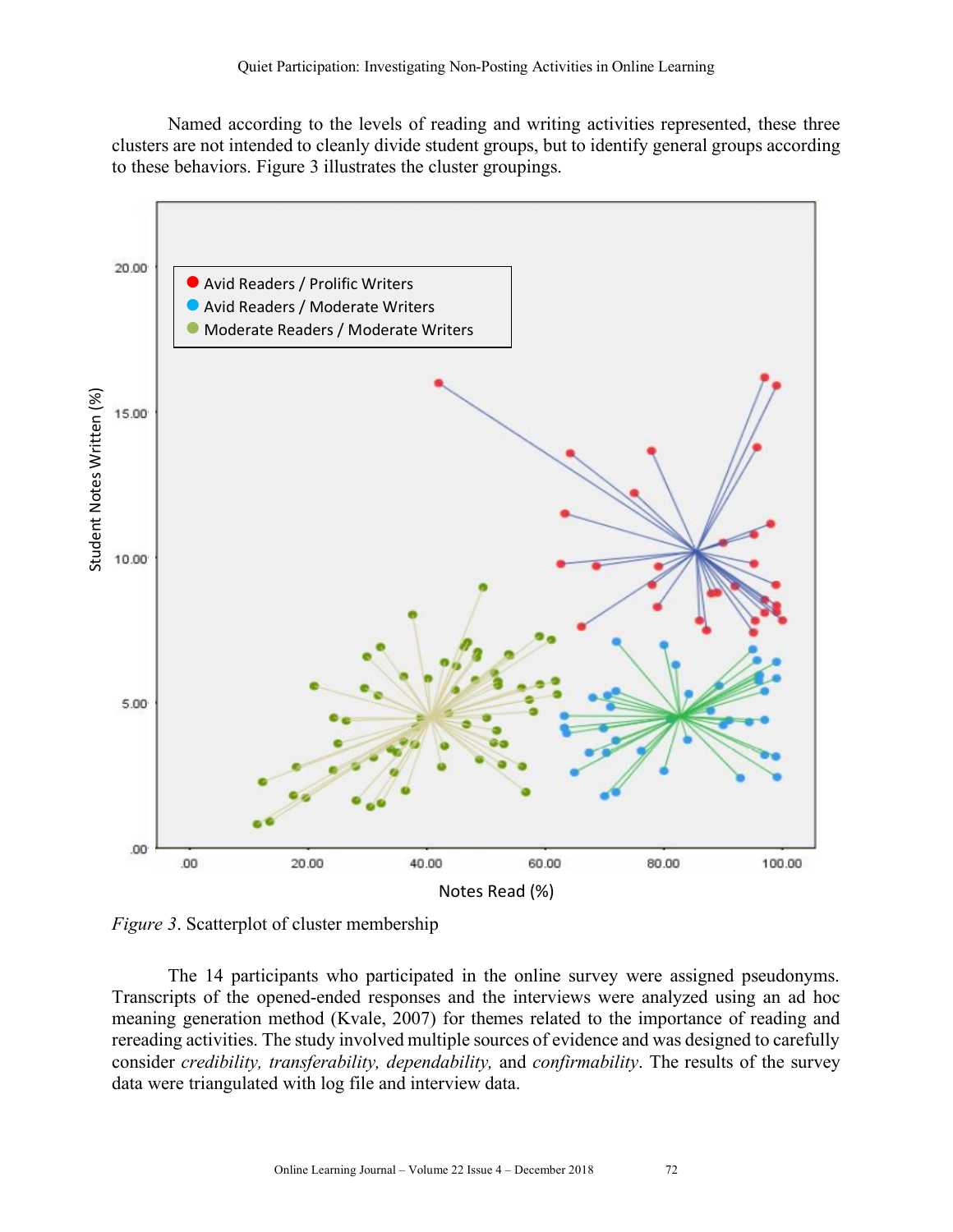The four principles of data collection (Yin, 2014) were engaged to address the standards of validation and evaluation as well as trustworthiness and reliability. Yin (2014) described these principals as 1) using multiple sources of evidence, 2) creating a database of evidence, 3) maintaining a chain of evidence and 4) using electronic evidence with care. Multiple sources of evidence related to log-file data, interviews, observations, and artifacts of entries were gathered to create a comprehensive collection of data.

Illustrative data from only two of these participants who participated in three of the eight courses are presented in this paper to provide an in-depth view of the data and in consideration of space limitations. One participant was assigned to the Moderate Reader/Moderate Writer cluster group and the other participant was assigned to the Avid Readers/Prolific Writers cluster group.

#### **Results**

Looking at the identified clusters by student reading and writing activities, Table 1 shows that the students classified as Avid Readers (Clusters 1 and 2) tended to open many entries at least once, and the Prolific Writers (Cluster 1) typically wrote more entries than others. The Avid Readers/Prolific Writers wrote between 7% and 16% of the entries in the discussions. They read between 42% and 100% of the entries in the discussions. There were 31 students in this category. The Avid Readers/Moderate Writers were less visible, writing between 2% and 7% of the entries in the discussions. They read between 63% and 99% of the entries in the discussions. There were 40 students in this category. The other category of students who were less visible is the Moderate Readers/Moderate Writers. These students wrote between 1% and 9% of the entries in the discussions. They read between 11% and 62% of the entries in the discussions. There were 66 students in this category.

#### **Importance of Reading-Related Practices**

The 14 volunteer online survey respondents were asked to rate—using a 5-point Likert scale—the importance of a variety of activities related to reading and rereading. *Revisiting students' entries to improve my understanding* was reported as important by all 14 participants. All four Avid Readers/Prolific Writers and all seven Moderate Readers/Moderate Writers indicated that *composing an entry with an opinion that has not been expressed by others* and *composing an entry that refers to another student's entry* were most important, in contrast to the three Avid Readers/Moderate Writers who felt that *composing an entry that refers to another student's entry* was neither important nor unimportant. In addition to log file data confirming that revisiting other students' entries was taking place, the online survey participants confirmed that revisiting other students' entries was important to improve understanding in the course.

#### **Less Visible Practices: Revisiting**

To better understand the importance of revisiting, the online survey participants were asked why they might revisit an entry in the course. A series of questions was presented as "select all that apply." The majority (12 out of 14) felt that revisiting entries *added a perspective on something I was having difficulty with* and *it was helpful to my learning*. *Social pressure to "fit in*" was the least frequently selected reason. Notably, a less visible participant classified as an Avid Reader/Moderate Writer (#6) felt revisiting entries was socially driven, though this reason was not selected by any of the Moderate Readers/Moderate Writers. The responses illustrated that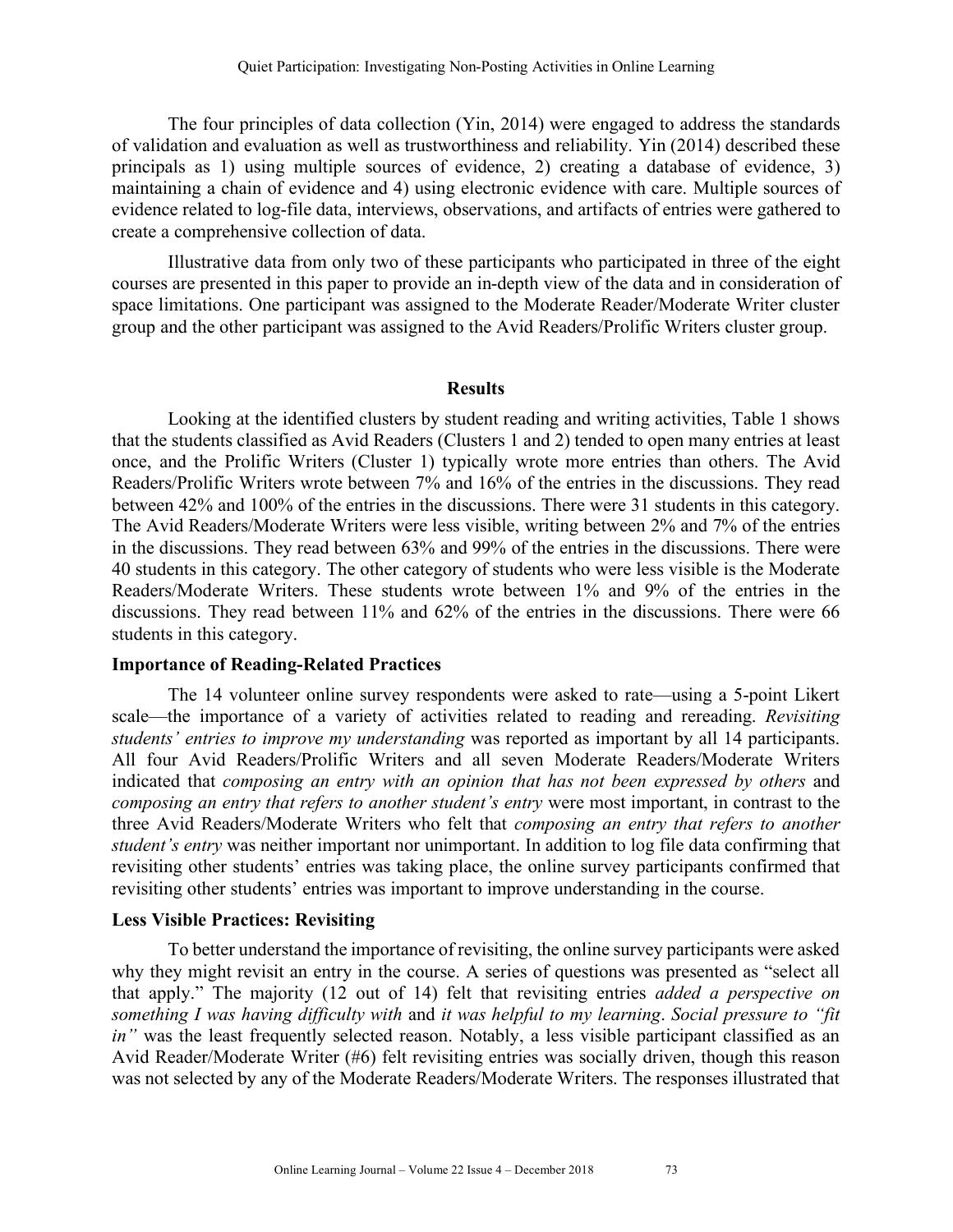revisiting other students' entries may support learning through a type of ZPD process, where revisiting a peer's articulation of a concept could support deeper understanding.

#### **Less Visible Practices: Reasons for Rereading**

To better understand the 14 respondents' perceptions of why revisiting may be an important practice, participants were asked why they would revisit/reread previously read entries *(Open-Ended Online Survey Interview Question 9)*. Four themes were identified: *to deepen understanding, for clarification, to support a socially correct action and because it contained a helpful resourc*e. Table 2 shows selected comments to illustrate the themes.

#### Table 2

|  | Themes Expressed to Deepen Understanding |
|--|------------------------------------------|
|  |                                          |

| Theme                  | Example                                                                       |
|------------------------|-------------------------------------------------------------------------------|
|                        | • To review relevant and important ideas that helped with my                  |
|                        | understanding of the content. (Participant $#3$ )                             |
|                        | • Once I gained a better understanding of a topic, I reread other people's    |
| To Deepen              | posts to better appreciate their post or point of view. (Participant $\#10$ ) |
| Understanding          | • I believe revisiting students' entries helps to reinforce concepts read     |
|                        | about and discussed. It adds different perspectives and changes my            |
|                        | overall outlook, which in turn gives me a broader toolkit from which to       |
|                        | choose. (Participant $#1$ )                                                   |
|                        | • I tried to get a better understanding of what the students meant. In        |
| For                    | many cases it was after reading other comments or thinking about              |
| Clarification          | what the student said. (Participant $#5$ )                                    |
|                        | • To ensure I understand the student's point of view or because they          |
|                        | clarified a point that I found challenging. (Participant $#6$ )               |
|                        | • To ensure I wasn't repeating information that was already posted.           |
| Socially Correct       | (Participant #3)                                                              |
|                        | • To cite them in an ongoing conversation. (Participant $#7$ )                |
| Contained a            | • Usually when a fellow student referenced a resource or tool of interest     |
| <b>Useful Resource</b> | that was not included in the course materials. (Participant $\#11$ )          |

Online learning facilitates revisiting for better understanding and clarification because of the permanence of the discussions. Some respondents noted that revisiting was important before responding, to avoid repeating something that had already been said or to correctly cite something in a quote. The data may be indicative of participation styles, similar to those highlighted by Creelman (2017). The survey data also indicates that social factors were important to some.

## **Types of Student-Generated Entries Likely to be Revisited**

Four themes were identified when students were asked to describe the student-generated entries most likely to be reread (Open-Ended Online Interview Question 11 from the survey): entries that contributed to understanding, that were provoking, that included a personal connection, or that contained helpful resources. Table 4 shows selected comments to illustrate the themes highlighted as types of entries likely to be revisited.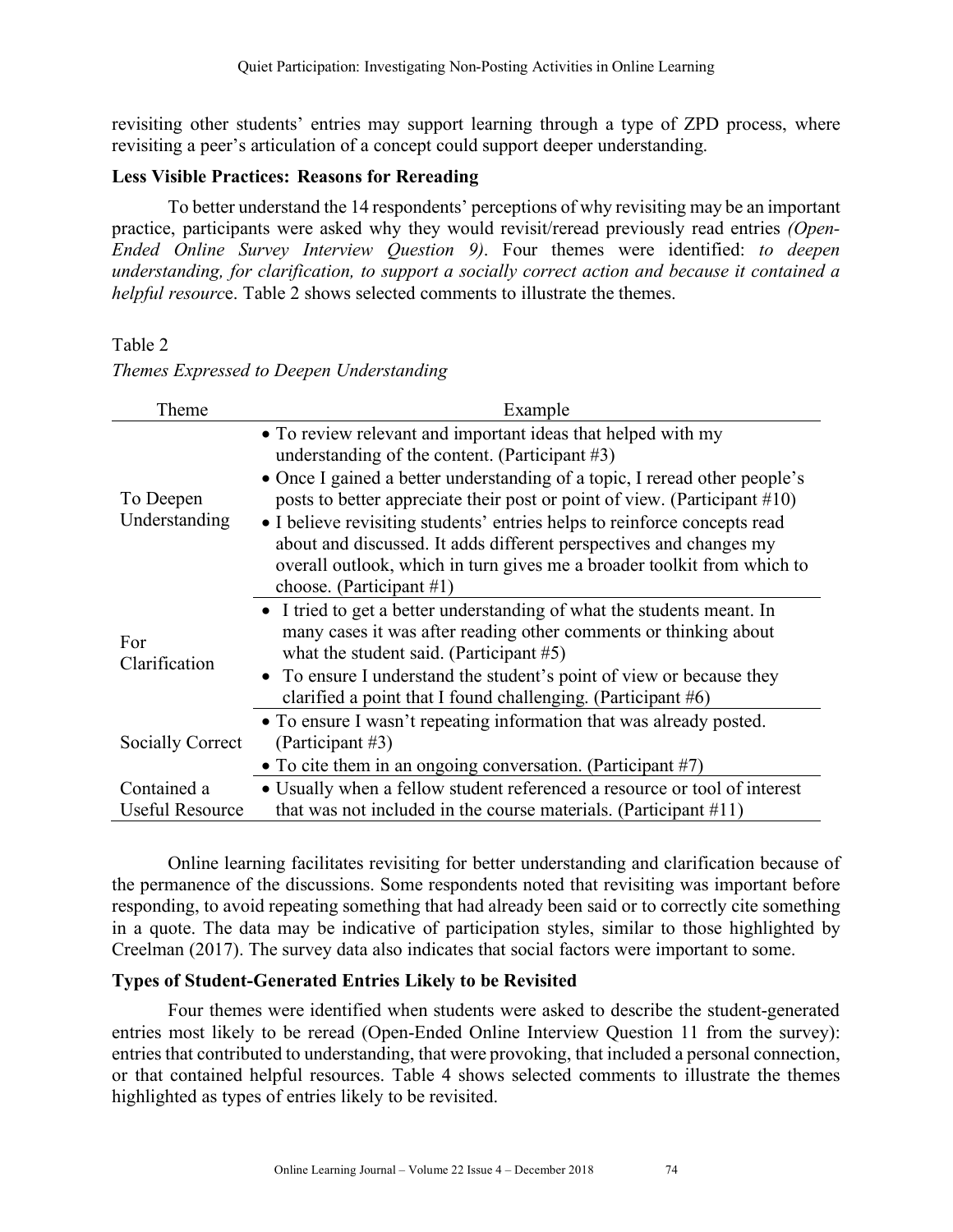Table 3 *Types of Student-Generated Entries Likely to be Revisited*

| Type of Entry                                                            | Example                                                                                                                                                                                                                                                                                                                                                                                                                           |
|--------------------------------------------------------------------------|-----------------------------------------------------------------------------------------------------------------------------------------------------------------------------------------------------------------------------------------------------------------------------------------------------------------------------------------------------------------------------------------------------------------------------------|
| <b>Entries That</b><br>Contributed to<br>Understanding<br>(well-written) | • Well thought-out entries. Well-composed entries. Entries with<br>excellent connections to the research. (Participant #3)<br>• Entries that made me think. (Participant $#4$ )<br>• Entries that are insightful and show a deeper understanding of the<br>topic. (Participant $#5$ )<br>• Posts from students I have identified as "getting it" and therefore good<br>role models; Anything I'm responding to. (Participant #13) |
| <b>Entries That Were</b><br>Provoking                                    | • Opinions I don't understand or agree with, and after rereading my<br>readings and then going back to the posting. (Participant #9)                                                                                                                                                                                                                                                                                              |
| Personal<br>Connection                                                   | • Explaining a difficult concept from course materials by using real-<br>world examples, often from the person's own experience, or one that<br>simplifies concepts by using more novice-friendly language.<br>(Participant #10)                                                                                                                                                                                                  |
| <b>Entries Containing</b><br><b>Helpful Resources</b>                    | • Helpful entries with useful resources. (Participant $#3$ )                                                                                                                                                                                                                                                                                                                                                                      |

Clarifying, building on understanding, and ensuring a socially correct response were highly identified by the 14 participants as important reasons for revisiting in a DBOLE. The types of entries participants preferred to revisit were well written, insightful, clarifying, summarizing, provoking, questioning, or contained resources. Entries that contained personal examples were also preferred. Social factors also appeared to be important influences for revisiting.

# **Less Visible Practices: Differences in Revisiting Behaviors**

Table 4 illustrates the average number of hours online and the revisiting activities by cluster groupings, related to student entries and teacher entries.

# Table 4

*Revisiting Activity Clusters in Relation to Hours Online*

| Cluster                                | % of total<br>student entries<br>M (Min) (Max) |               | % of total teacher<br>entries<br>M (Min) (Max) |                        | Hours online<br>M(SD) |  |
|----------------------------------------|------------------------------------------------|---------------|------------------------------------------------|------------------------|-----------------------|--|
| 1 Avid Readers/Prolific Writers        | 307 <sup>1</sup>                               | 10.7 78.4     |                                                | $45.7^{1,2}$ 23.8 79.8 | $89^1$ (31)           |  |
| 2 Avid Readers/Moderate Writers        | 231 <sup>1</sup>                               | 8.1 44.1      |                                                | $36.31$ 20.6 55.1      | $73^1$ (31)           |  |
| 3 Moderate Readers/Moderate<br>Writers | 11.6                                           | 2.5 25.5 25.5 |                                                | 8.4 48.4               | (21)<br>47            |  |

 $\overline{1}$  Dunnet-C Post-hoc test: The mean difference between this cluster and cluster 3 is significant at the 0.05 level

<sup>2</sup> Dunnet-C Post-hoc test: The mean difference between this cluster and cluster 2 is significant at the 0.05 level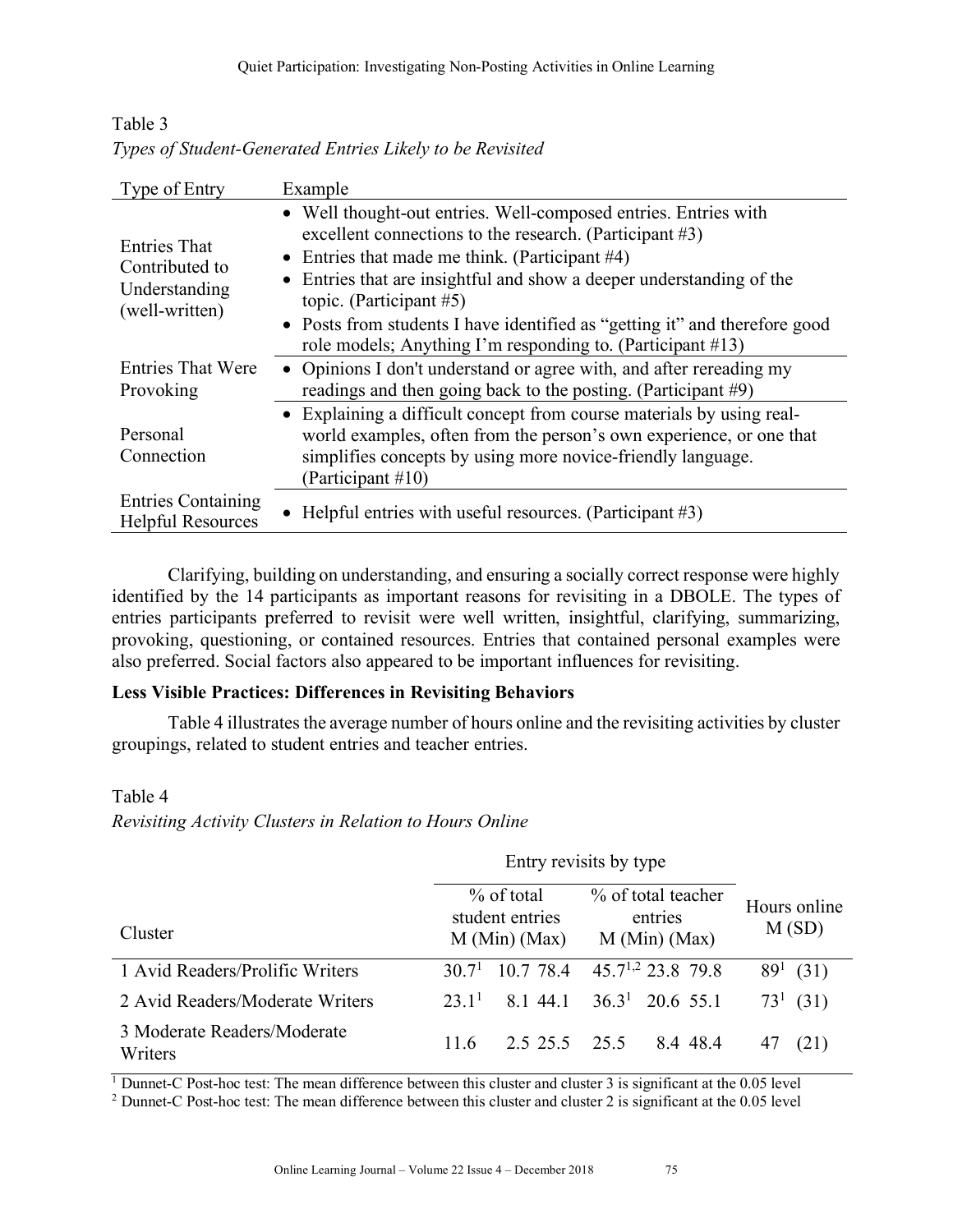Since Levene's Test of Homogeneity reported that the data represented in Table 4 violated the assumption of equal variances, the Dunnet-C post hoc test, which is tolerant of the lack of homogeneity of variance among the dependent variables, identified a significant difference in several of the means. Those belonging to the group of Moderate Readers/Moderate Writers spent significantly fewer hours online, on average,  $(M = 47)$  than the Avid Readers/Prolific Writers (M  $= 89$ ) or the Avid Readers/Moderate Writers (M  $= 73$ ). Further, this data shows that Moderate Readers/Moderate Writers, on average, reread significantly fewer student and teacher entries than the other cluster groupings.

Of note, the ratio of student entries reread to teacher entries reread for Moderate Readers/Moderate Writers is higher at 1:2.2 compared to 1:1.6 for the Avid Readers/Moderate Writers, and 1:1.5 for the Avid Readers/Prolific Writers. These data show that the Moderate Readers/Moderate Writers tend to read more teacher entries in proportion to other student entries.

#### **Less Visible Practices: Revisiting In-Depth**

Select interview findings from Samira, a Moderate Reader/ Moderate Writer who is new to online learning, and Trisha, an Avid Reader/Prolific Writer, who is very experienced in online learning, and is an online teacher, are included to illustrate data supporting a more nuanced understanding of participant perceptions. The data related to Samira's and Trisha's activities were gathered from three different courses with a total of 56 participants. Trisha attended two courses and Samira attended one.

# Table 5 *Sample activity of two students' activities*

|                          |        | Samira in Course #3 |        | Trisha in Course #5 | Trisha in Course #7 |              |  |
|--------------------------|--------|---------------------|--------|---------------------|---------------------|--------------|--|
|                          |        | Course              |        | Course              |                     | Course       |  |
|                          | Samira | Mean $(SD)$         | Trisha | Mean $(SD)$         | Trisha              | Mean $(SD)$  |  |
| Time Online (Hours)      | 77     | 74 (36)             | 63     | 61(20)              | 64                  | 61(28)       |  |
| <b>Sessions</b>          | 89     | 247 (136)           | 152    | 164 (94)            | 149                 | 152 (114)    |  |
| Days Online              | 58     | 94 (31)             | 85     | 70(26)              | 80                  | 62(34)       |  |
| Likes Given              | 34     | 54 (42)             | 79     | 47 (39)             | 181                 | 65 (71)      |  |
| Likes Received           | 20     | 50 (30)             | 85     | 46 (28)             | 146                 | 61 (38)      |  |
| Entries Written          | 39     | 74 (39)             | 198    | 87 (50)             | 190                 | 86 (46)      |  |
| Words Written            | 11512  | 20679 (13053)       | 15998  | 14196 (6624)        | 16021               | 12940 (8503) |  |
| Replies to other entries | 34     | 64 (38)             | 172    | 76 (47)             | 180                 | 72 (43)      |  |
| Replies Received         | 10     | 60(34)              | 138    | 73 (43)             | 139                 | 73 (38)      |  |
| <b>Entries Read</b>      | 571    | 982 (384)           | 1124   | 963 (426)           | 1481                | 1274 (570)   |  |

Course #3 had Total Student Entries of 1112 and Total Teacher Entries of 182, with 15 Students

Course #5 had Total Student Entries of 1485 and Total Teacher Entries of 197, with 17 Students

Course #7 had Total Student Entries of 2067 and Total Teacher Entries of 238, with 24 Students

In addition to the participants' activities in each course, Table 5 provides a summary of the average course activities. The courses had different levels of activity. For example, the average time spent online by participants in course 3 (74 hours) was higher than those in course 5 (61 hours) and course 7 (61 hours). In context, Samira spent more time online in her course (77 hours) than average. Compared to each other, Trisha logged into her courses (152 and 149 times) far more often than Samira (89 times). As well, Samira posted 39 entries with an average of 295 words in each, whereas Trisha posted 198 and 190 entries, with lower averages of 81 and 84 words in each course.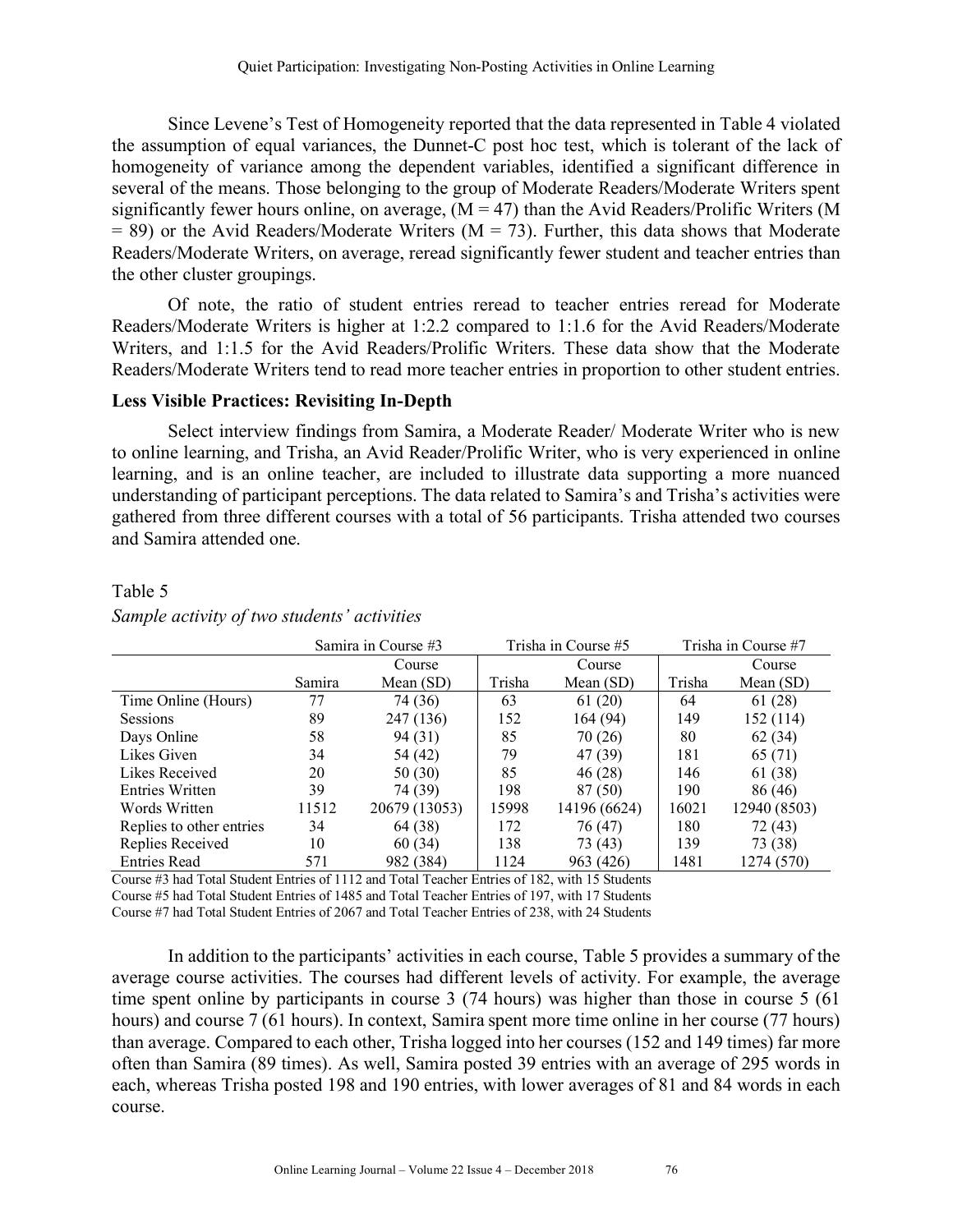Samira and Trisha explained, during in-depth interviews, how rereading contributed to their learning. Their comments fit into six themes:

Re-reading in order to participate in the discussion (for social purposes) Re-reading to apply to future learning Re-reading in order to achieve a deeper understanding Re-reading to find models/understand course/participation expectations Re-reading in the role of weekly moderator Re-reading for resources

In the interest of space limitations, the following two themes will be discussed: *Rereading in order to achieve a deeper understanding,* and *rereading to find models/understand course/participation expectations.*

Samira explains that it is important to re-read student comments "to just get a sense of their contributions and again to understand, make sure that I fully understand the points they've made… so that I'm not misunderstanding or misconstruing anything." This is important to her as she explains that "then maybe I could build on a previous point or comment on another student's ideas and then build on those." As well, timing affected Samira's revisiting activities. She explains,

In an online environment, students are contributing at different times. And so, if I have read up to a certain point, and then I come back and other students have contributed to that original post, I want to make sure that I have read the original post, or revisited it, so that I can see the connections or linkages with the new post, or comments that have been made to the original point.

Trisha commented on the value of peer posts, that "the idea of distributed cognition comes to mind and that each individual brings something to the conversation." As she extends her understanding through rereading, she explains that

I find if I go back to reread a post… it is usually for one of two reasons. If a post really stood out to me and I want to build upon it, I will go back to reread so I can use a particular quote, example, or line. I may also reread/revisit a post if I want to challenge it. I may also revisit other posts to bring into my argument. We tend to skim and scan digital texts, which I find plays a HUGE part in reading online. It takes time to step back and not treat an online environment as we would social media or email. You almost have to immerse yourself in the environment.

Overall, the case study data show interesting differences in how students approach online courses and give insight into the motivation behind their various online activities. Trisha reread more complex and subtle entries that pose teaching challenges or that question orthodoxy about teaching—most entries are questioning what the nature of learning really is and what kinds of experiences teachers might provide for students in the classrooms that truly engage them as learners. Samira, by contrast, tended to revisit lengthy, content-heavy, summary documents about concepts that contained links and further references.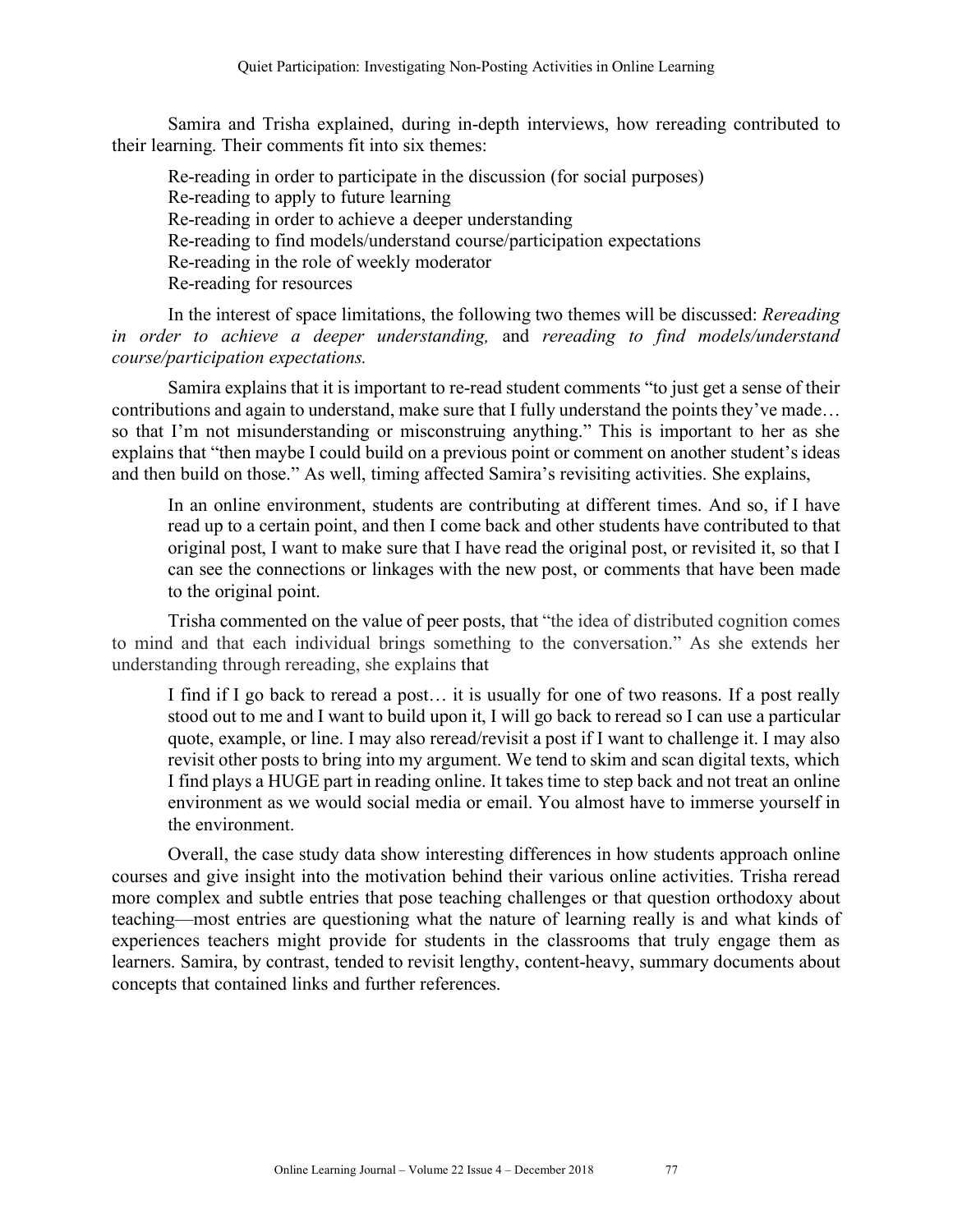#### **Discussion**

Overall, these findings indicate that those who are less visible in online learning discussions are actively learning through reading, rereading, and revisiting entries. Clustering the groups into categories of reading and writing behaviors identified significant differences in time online and rereading behaviors. The less visible participants in this study were still actively involved in the non-posting activities of reading and rereading. In fact, the data showed that the Moderate Readers/Moderate Writers were more likely, on average, to revisit teacher entries in higher proportion to revisiting other student entries than the two other groups. These findings align with Yang & Richardson's (2008) observations of online learning approaches, Sutton's (2001) identification of vicarious interactions, and Creelman's (2017) proposal of students' learning perspectives.

The online survey interview participants, representing all three clusters, agreed that rereading student entries contributed to deepening understanding. The Moderate Reader/Writer participants felt that *composing an entry with an opinion that has not been expressed by others* and *composing an entry that refers to another student's entry* were very important. To compose these types of entries, other student entries must be read and possibly reread. This may explain that these types of participants spend more time in non-posting activities but are still actively engaged. All groups felt that *Revisiting students' entries to improve my understanding* was important, with the Moderate Readers/Writers agreeing most strongly with that statement. The results suggest that those who read a lot did not do so because they believed that reading every entry was an expectation. This data supports the notion that students find reading other entries important to learning and, unlike posting an entry because it is expected and may affect their grade, as suggested by Dennen (2008) and Ho and Swan (2007), they do not read or reread in order to meet instructor expectations. In addition, one respondent who was less visible explained in her interview that she was very thoughtful when crafting her responses. She would spend time composing and commented, "I would try to make my contributions as clear as possible, because in written format, sometimes things could be misunderstood." It seems that some students will take more time than others to respond if they prefer to read and reread what others have said before carefully composing an entry. Creelman's (2017) proposal that silent participants may be unclear about the rules or etiquette of online participation, may need more time to think before contributing, or whose behavior may be influenced by their prior cultural experiences in learning environments, are supported by these findings.

Confirming earlier findings in Wise et al.'s (2012; 2013a; 2013b) studies, these data suggest that revisiting supports student learning and illustrates the value of using a microanalytictype exploration to contribute a more nuanced understanding of the different roles revisiting plays in the learning of different participants. For example, the kinds of lengthy and complex entries Samira revisited may indicate in part where she spent her more extensive time online. By deeply examining individual student activities, the relationship of non-posting activities to deepening understanding has been highlighted. Trisha describes rereading as a way to extend her own understanding beyond the course content and particularly to connect her learning with her professional teaching role. For Samira, rereading entries seemed to support extending her own understanding of course content and facilitate productive discussion contributions. Instructionally, this important feedback may encourage the valuing of different "paths" to online learning success beyond the criterion of written entries as suggested by Goodfellow (2004), Sutton (2001) and Yang and Richardson (2008).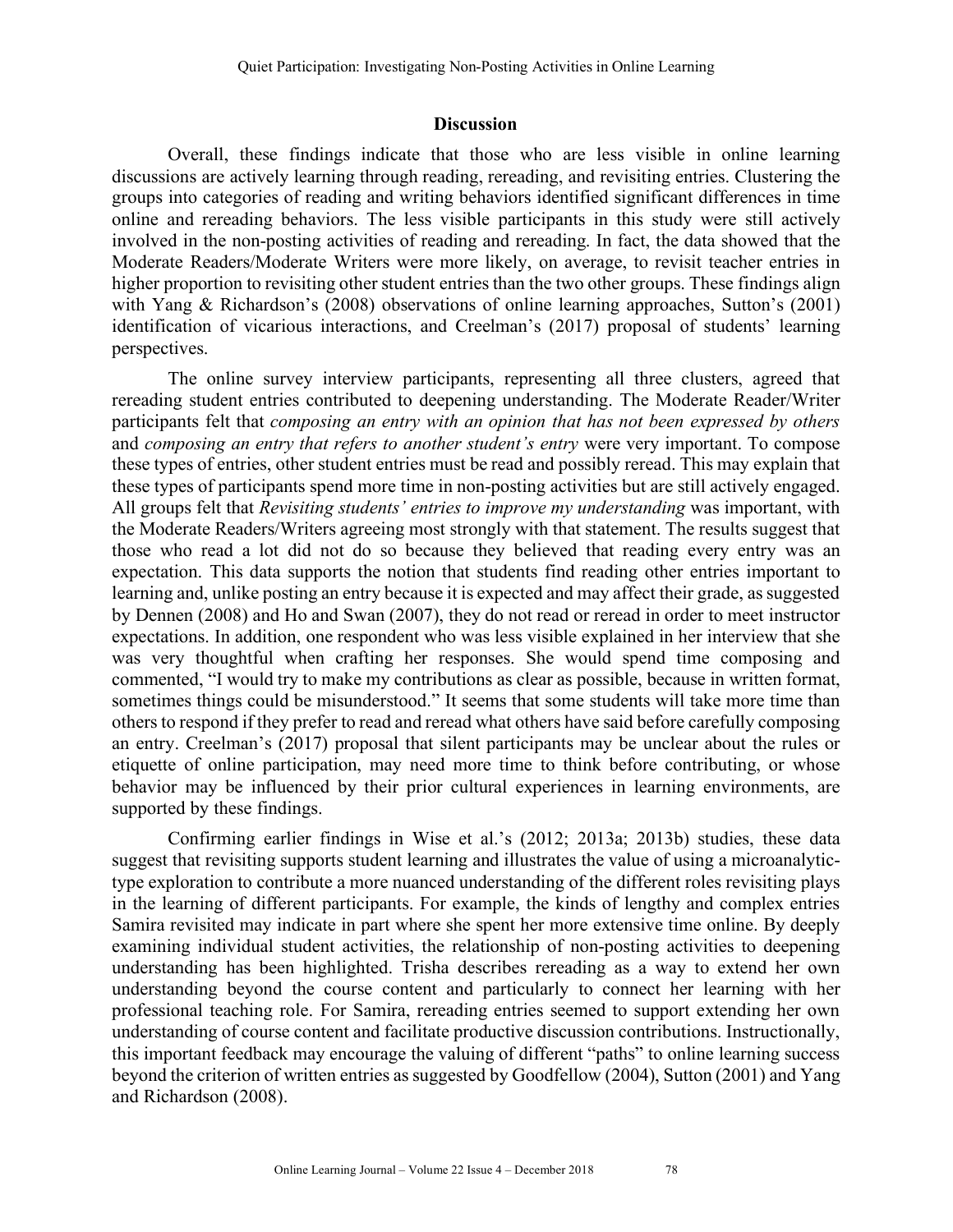Participants identified a few consistent features in the types of entries they preferred to revisit. Students revisited other student's entries to find resources, to seek a deeper understanding, to clarify or build on their understandings, or to engage with examples, questions, or thoughtprovoking content. Respondents indicated that they preferred to revisit well-written responses. In looking specifically at rereading, revisiting could be considered a social practice that does not have an equivalent practice in face-to-face discussions, as suggested by Knobel (2015). The permanence of the discussion offers affordances not generally available in a classroom. Students adopt the replaying of these online conversations for many reasons including to clarify, to build on their understanding, and to support a socially correct response. Participants reported revisiting long after the course was over to continue to learn. This pattern of behavior is less examined but adds to the patterns observed by Vogler et al. (2013). It is important to note that while students may sometimes engage in online activities simply for marks, revisiting after the course is over is most likely linked to the participant's desire to learn. These responses support the notion that revisiting is an important social practice when participating in a DBOLE.

It appears that the participants who are less visible in a DBOLE care about their interactions with others. Although they write less than others, they appear to attribute a higher level of importance to interaction with others than their more visible student colleagues. This finding indicates that it could be misleading to say that this group is less engaged than others. They simply adopt different social practices, as suggested by Lankshear and Knobel (2004) than those who are more visible.

One limitation of the study is that it took place in a unique online learning environment different from other online learning environments that may not offer the capability to look for detailed data on entry openings. Additionally, the sample of respondents participating in the online survey and interviews was small, and the study was undertaken in courses taught by a very skilled instructor who purposely facilitated rich discussions. Moreover, the students were studying in the field of education, so they may have had a heightened awareness of measured contributions. The findings cannot be generalized beyond the investigated case. However, Blatter (2008) suggests "The findings can be taken up by others if they perceive a 'fit' to their cases" (p. 69).

## **Conclusions**

Instructional design implications could suggest the development or inclusion of tools which report on reading and revisiting activities. It may be possible to highlight entries that are highly reread by both the instructor and the students so that the students might benefit from the contents of the highly reread entries too. Including a feature that allows students to bookmark entries they find important to their learning may also be warranted in order to facilitate further revisiting.

Pedagogical decisions may be influenced by these findings as well. Less visible learners may need to be evaluated using methods that are different from those used to evaluate visible learners on the basis of quantity of entries. Learning and instructional practices might usefully be informed by monitoring evolving social practices in online contexts that are yet to be identified or understood. Further studies that contribute to establishing a framework for understanding social practices may uncover patterns related to less visible participants' activities and help to deepen our perspectives of approaches to learning in a DBOLE. Further research on these non-posting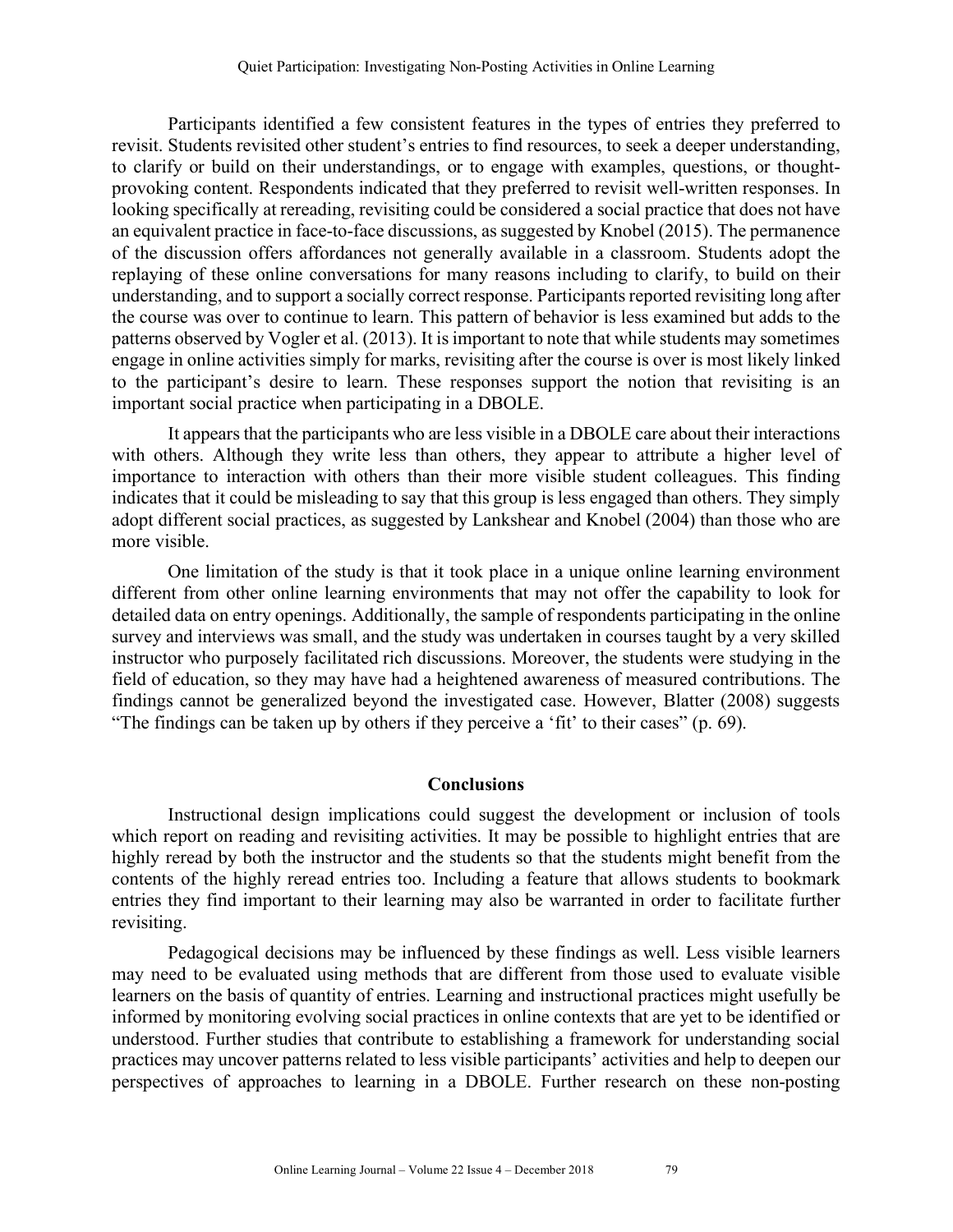activities is important to deepening our understanding of the ways students learn in this digital context.

Future studies could be broadened to examine data from the perspectives of the psychology of reading (Baker & Brown, 1984; Pressley, et al., 1992) or to consider the implications from Coiro's (2014) research on online reading. This study's goals of examining learners' patterns of writing, reading, and rereading in eight DBOLEs has served to highlight the non-posting activities that are taking place in these learning environments. The respondents felt these activities, both visible and non-visible, were important to their learning experiences. It is important to reconsider how *quiet* participants can best be supported in the rapidly expanding world of discussion-based learning.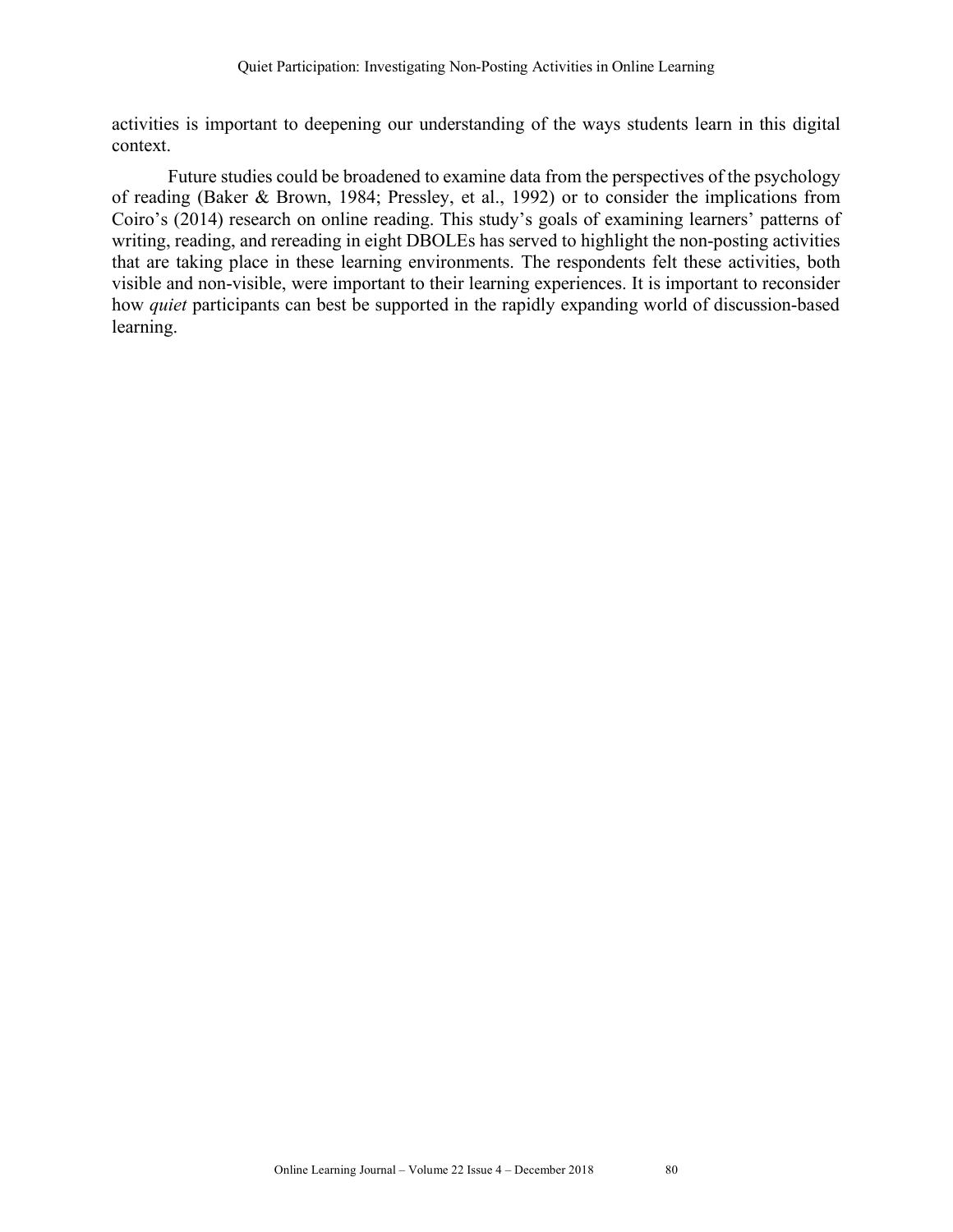#### **References**

- Baker, L., & Brown, A. L. (1984) Metacognitive skills and reading. *Handbook of reading research, 1*(353), V394.
- Barbour, M. K., & LaBonte, R. (2017). *State of the nation: K-12 e-learning in Canada*, 2017 Ed. Retrieved from http://k12sotn.ca/wp-content/uploads/2018/02/StateNation17.pdf
- Bhattacharya, H. (2008). Interpretive research. In Lisa M. Given (Ed.), *The Sage encyclopedia of qualitative research methods* (pp. 465-468). Thousand Oaks, CA: Sage Publications.
- Blatter, J. K. (2008). Case study. In Lisa M. Given (Ed.), *The Sage encyclopedia of qualitative research methods* (pp. 68-71). Thousand Oaks, CA: Sage Publications.
- Bonk, C. J., & Cunningham, D. J. (1998). Searching for learner-centered, constructivist, and sociocultural components of collaborative educational learning tools. In C. J. Bonk & K. S. King (Eds.), *Electronic collaborators: Learner-centered technologies for literacy, apprenticeship and discourse* (pp. 25-50). Mahwah, NJ: Erlbaum.
- Coiro, J. (2014). Online Reading Comprehension: Challenges and Opportunities. *Texto Livre*: *Linguagem e Tecnologia, 7*(2), 30-43. Retrieved from http://dx.doi.org/ 10.17851/1983-3652.7.2.30-43
- Creelman, A. (2017). NVL: *Silent learners—a guide*. Retrieved from http://lnu.divaportal.org/smash/get/diva2:1171709/FULLTEXT01.pdf
- Creswell, J. W., & Plano Clark, V. L. (2011). *Designing and conducting mixed methods research* (2nd ed.). Thousand Oaks, CA: Sage Publications.
- Creswell, J. W. (2013). *Qualitative inquiry and research design: Choosing among five approaches* (3rd ed.). Thousand Oaks, CA: Sage Publications.
- Dennen, V. P. (2006). Shaping learners' online dialogues: The role of discourse models. *Technology, Instruction, Cognition and Learning, 3*, 249-264.
- Dennen, V. P. (2008). Looking for evidence of learning: Assessment and analysis methods for online discourse. *Computers in Human Behavior, 24,* 205-219.
- Dennen, V. P., & Wieland, K. (2007). From interaction to intersubjectivity: Facilitating online group discourse processes. *Distance Education*, *28*(3), 281-297. Retrieved from http://dx.doi.org/10.1080/01587910701611328
- Ebner, M., & Holzinger, A. (2005). Lurking: An underestimated human-computer phenomenon. *IEEE, 12*(4), 70-75. doi 10.1109/MMUL.2005.74
- Goodfellow, R. (2004). Online literacies and learning: Operational, cultural and critical dimensions. *Language and Education, 18*(4), 379-399.
- Green, S. B., & Salkind, N. J. (2011). *Using SPSS for Windows and Macintosh: Analyzing and understanding data*. Upper Saddle River, NJ: Prentice Hall.
- Guba, E. G., & Lincoln, Y. S. (1994). Competing paradigms in qualitative research. In N. K. Denzin, & Y. S. Lincoln (Eds.), *Handbook of qualitative research* (pp. 105-117). Thousand Oaks, CA: Sage
- Harasim, L. (2012). *Learning theory and online technologies*. New York, NY: Routledge.
- Ho, C. H., & Swan, K. (2007). Evaluating online conversation in an asynchronous learning environment: An application of Grice's cooperative principle. *Internet and Higher Education, 10,* 3-14.
- Hrastinski, S. (2008). What is online participation? A literature review. *Computers & Education*, *51*, 1755-1765.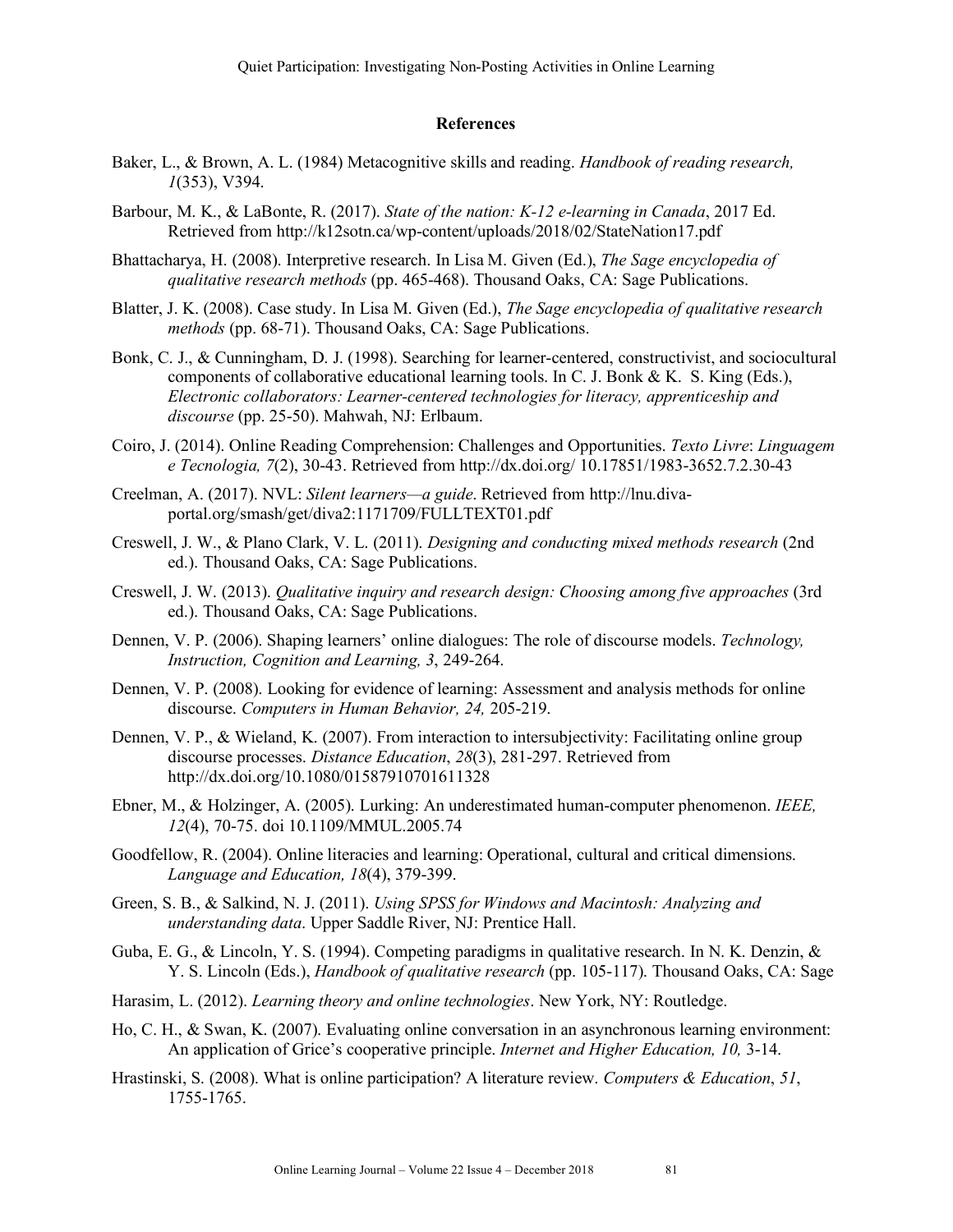- Hrastinski, S. (2009). A theory of online learning as online participation. *Computers & Education, 52*, 78- 82.
- John-Steiner, V., & Souberman, E. (1978). Afterword. In M. Cole, V. John-Steiner, S. Scribner, & E. Souberman (Eds.), *Mind in society: the development of higher psychological processes.* Cambridge, MA: Harvard University.
- Johnson, L., Adams Becker, S., Cummins, M., Estrada, V., Freeman, A., & Ludgate, H. (2014). *NMC horizon report: 2014 K-12 Ed.* Austin, Texas: The New Media Consortium. Available at http://cdn.nmc.org/media/2014-nmc-horizon-report-k12-EN.pdf
- Knobel, M. (2015, Dec. 3). Personal conversation at *Literacy Research Association Conference*, Carlsbad, CA.
- Knobel, M., & Lankshear, C. (2015, June 3). *Researching and understanding new literacies from a social languages perspective.* Opening keynote paper presented at the *Futuuri! Language Summer School and the Language Centre Conference*, Jyvaskyla, Finland. Retrieved from http://www.academia.edu/12829531/Researching and Understanding New Literacies from a Social Languages Perspective
- Kvale, S. (2007). Analyzing interviews. In S. Kvale (Ed.), *Doing Interviews* (pp. 102-120). London, England: Sage Publications. Retrieved from http://dx.doi.org/10.4135 /9781849208963.n9
- Lankshear, C., & Knobel, M. (2004, Dec. 2). *"New" literacies: Research and social practice*. Plenary address at the Annual Meeting of the National Reading Conference, San Antonio, TX. Retrieved from http://everydayliteracies.net/files/nrc.html
- Lankshear, C., & Knobel, M. (2007). Sampling "the new in new literacies." In M. Knobel & C. Lankshear (Eds.), *A new literacies sampler* (pp. 1-24). New York, NY: Peter Lang.
- Lave, J., & Wenger, E. (1991). *Situated learning: Legitimate peripheral participation*. Cambridge: Cambridge University Press.
- Means, B., Toyama, Y., Murphy, R., Bakia, M., & Jones, K. (2010, Sept.). *Evaluation of evidence-based practices in online learning: A meta-analysis and review of online learning studies.* Washington, DC: U.S. Department of Education. Retrieved from http://www2.ed.gov/rschstat/eval/tech/evidence-based-practices/finalreport.pdf
- Nagel, L., Blignaut, A. S., & Cronjé, J. C. (2009). Read-only participants: A case for student communication in online classes. *Interactive Learning Environments, 17*(1), 37-51.
- Nonnecke, B. & Preece, J. (2003). Chapter 6: Silent participants: Getting to know lurkers better. In C. Lueg, & D. Fisher (Eds.) *From Usenet to CoWebs: Computer Supported Cooperative Work*, pp. 110-132).
- Perkins, J., & Newman, K. (1996). Two archetypes in e-discourse: Lurkers and virtuosos. *International Journal of Educational Telecommunications, 2*, 155-170.
- Peters, V. L., & Hewitt, J. (2010). An investigation of student practices in asynchronous computer conferencing courses. *Computers & Education, 54*(4), 951-961.
- Picciano, A. G. (2016). Paradigms, methodologies, methods, and the role of theory in online and blended learning research. In C. D. Dziuban, A. G. Picciano, C. R. Graham, & P. D. Moskal (Eds.), *Conducting research in online and blended learning environments: New pedagogical frontiers* (pp. 12-27). New York, NY: Routledge.
- Pressley, M, El-Dinary, P. B., Gaskings, I., Schuder, T., Bergmain, J. L., Almasi, J., & Brown, R. (1992) Beyond direct explanation: Transactional instruction of reading comprehension strategies. *The Elementary School Journal, 92*(5), 513-555.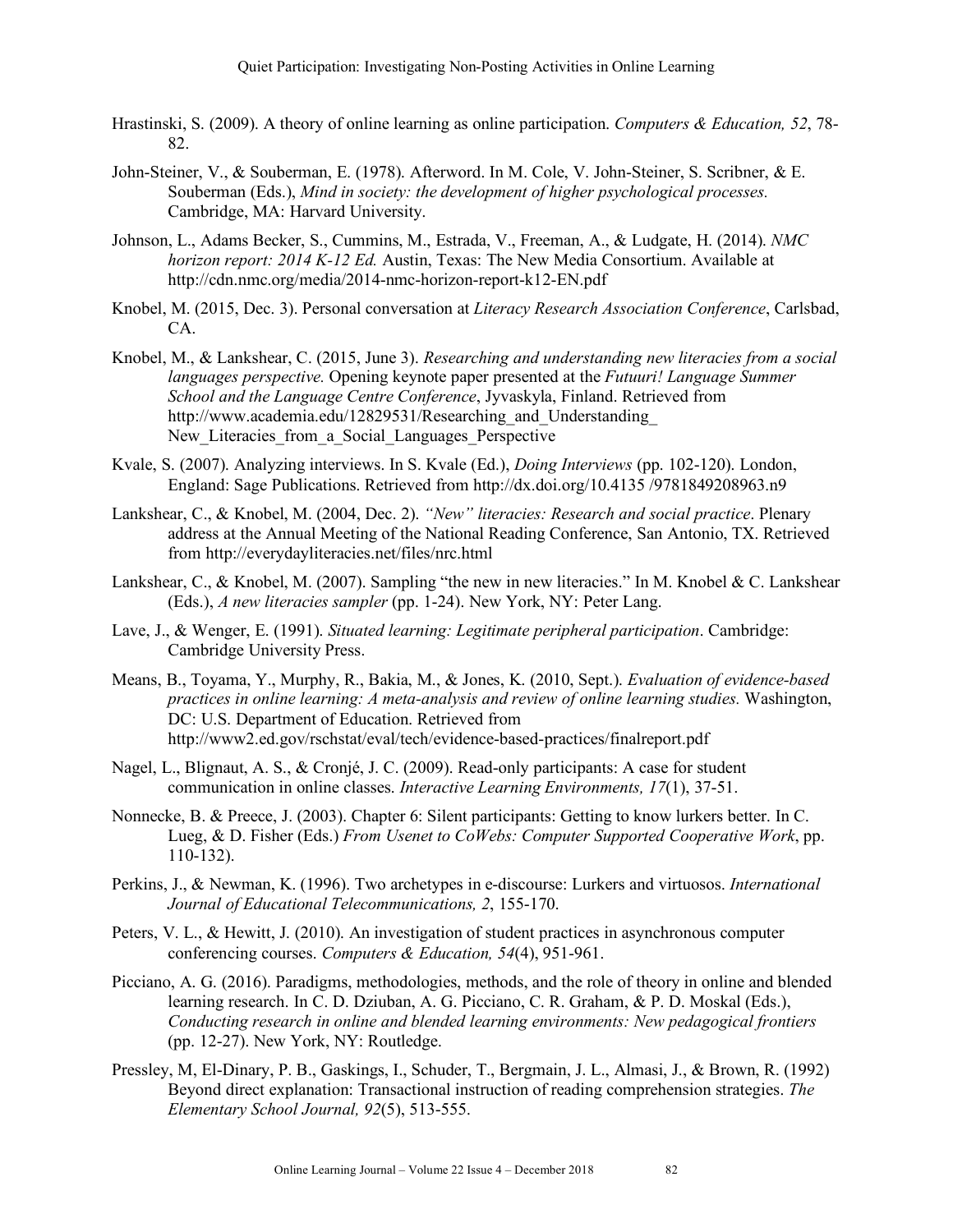- Rourke, L., & Kanuka, H. (2009). Learning in communities of inquiry: A review of the literature. *Journal of Distance Education, 23*(1), 19-48. Retrieved from http://www.jofde.ca/ index.php/jde/article/view/474/815
- Rovai, A. P. (2000). Building and sustaining community in asynchronous learning networks. *The Internet and Higher Education, 3*, 285-297.
- Sipe, L., & Constable, S. (1996). A chart of four contemporary research paradigms: Metaphors for the modes of inquiry. *Taboo: The Journal of Culture and Education,* 153-163.
- Sutton, L. (2001). The principle of vicarious interaction in computer mediated communications. *International Journal of Educational Telecommunications, 7*(3), 223-242.
- Swan, K., Shen, J., & Hiltz, S. R. (2006). Assessment and collaboration in online learning. *Journal of Asynchronous Learning Networks, 10*(1), 45-62.
- Vogler, J. S., Schallert, D. L., Park, Y., Song, K., Chiang, Y. V., Jordan, M. E., Lee, S., Cheng, A. J., Lee, J., Park, J., & Sanders, A. J. Z. (2013). A microgenetic analysis of classroom discussion practices: How literacy processes intermingle in the negotiation of meaning in an online discussion. *Journal of Literacy Research*, *45*(3), 211-239. Retrieved from http://dx.doi.org/10.1177/1086296X13499846
- Vygotsky, L. (1986). *Thought and language*. Cambridge, MA: The MIT Press.
- Wilton, L. (2017). *The three Rs of online learning: Interpretive views of the social practices of reading, rereading, and revisiting.* Doctoral Dissertation, University of Toronto.
- Wilton, L., & Brett, C. (April 2015). Broadening our conceptions of online engagement: adding to the conventional measures. In *Proceedings of American Educational Research Association (AERA) Conference*. Chicago, ILWise, A. F., Perera, N., Hsiao, Y., Speer, J., & Marbouti, F. (2012). Microanalytic case studies of individual participation patterns in an asynchronous online discussion in an undergraduate blended course. *The Internet and Higher Education, 15*(2), 108- 117*.*
- Wise, A. F., Hausknecht, S., & Zhao, Y. (2013a). Relationships between listening and speaking in online discussions: An empirical investigation. In N. Rummel, M. Kapur, M. Nathan, & S. Puntambekar (Eds.) *Proceedings of the 10th International Conference on Computer Supported Collaborative Learning, Vol I* (pp. 534-541). Madison, WI.
- Wise. A. F., Speer, J., Marbouti, F., & Hsiao, Y. T. (2013b). Broadening the notion of participation in online discussions: Examining patterns in learners' online listening behaviors. *Instructional Science*, *41*(2), 323-343.
- Yang, D., & Richardson, J. (2008). Students' online interaction styles: Can they change? *Journal of Educational Technology Development and Exchange, 1*(1).
- Yin, R. K. (2014). *Case study research: Design and methods*, (5<sup>th</sup> ed.). Thousand Oaks, CA: Sage Publications.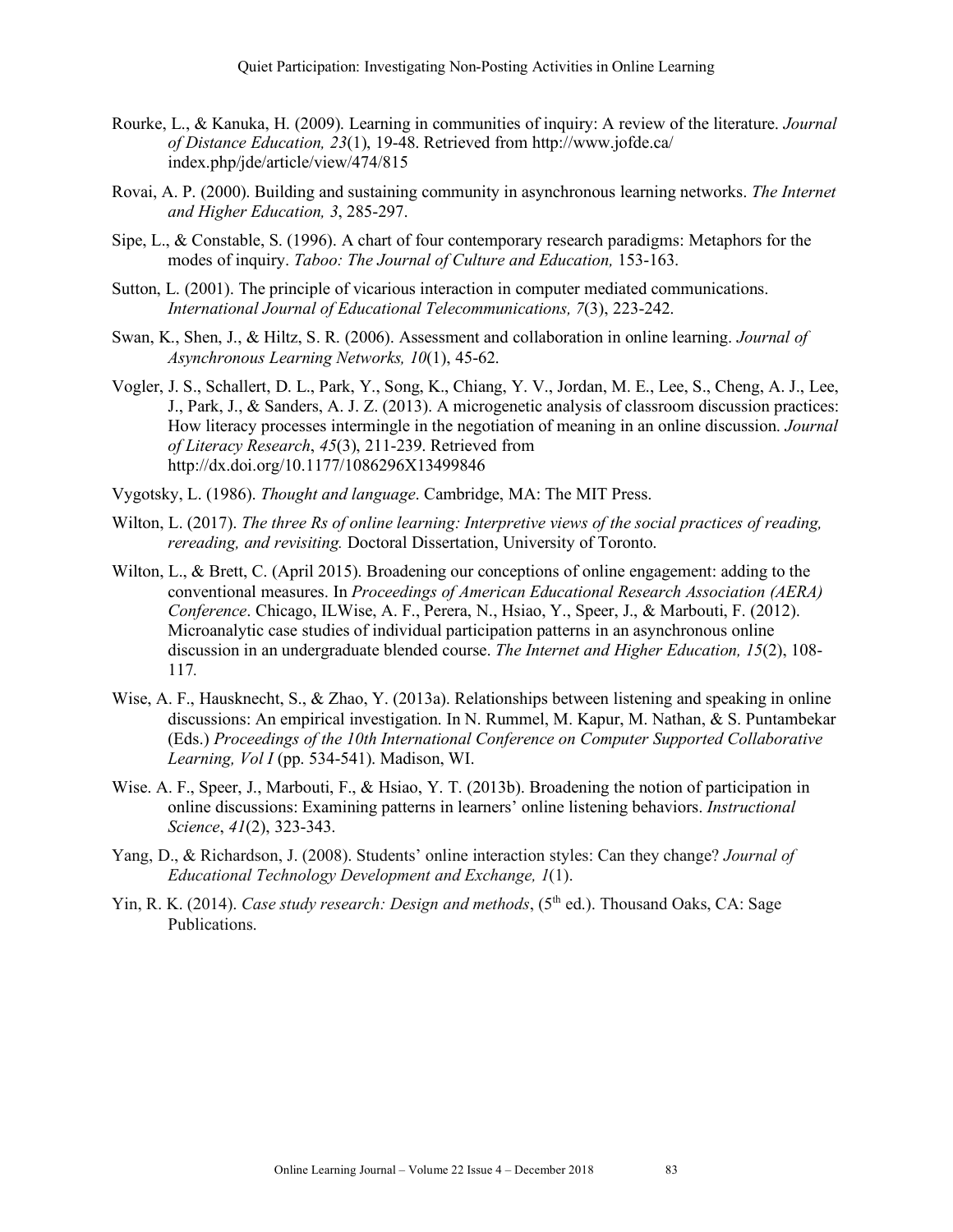## **Appendix A: Portion of Online Questionnaire Addressing Social Practices, Activities and Behaviors Related to Reading, Revisiting, and Rereading in a DBOLE.**

- 1. My opinion of online learning is …
	- 1. Very unfavourable
	- 2. Somewhat unfavourable
	- 3. Neither
	- 4. Somewhat favourable
	- 5. Very favourable
- 2. How many fully online courses have you completed?
	- 0. Zero
	- 1. One
	- 2. Two
	- 3. Three
	- 4. Four
	- 5. Five
	- 6. Six or more
- 3. In thinking of online learning discussions that require students to express their thoughts to others and to understand others' expressed thoughts, rate your level of confidence in using the English language in such an environment.
	- 1. Not confident at all
	- 2. Not very confident
	- 3. Neither confident nor not confident
	- 4. Somewhat confident
	- 5. Very confident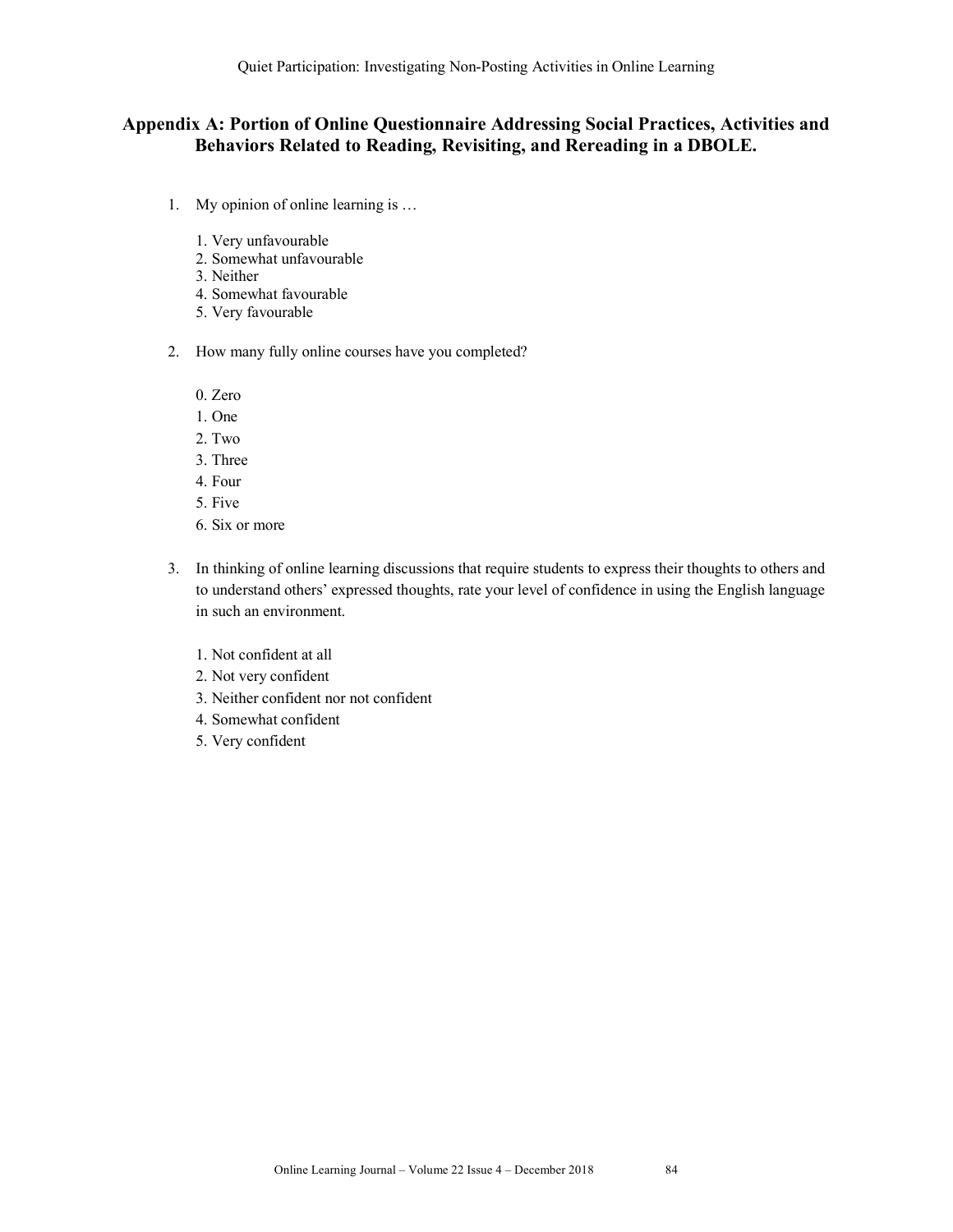4. Please rate the importance of the following skills or abilities to successful online learning using the scale below giving a rating from 1–5, where 1 is not important at all and 5 is very important.

|                                                                                              | Not important at all | Somewhat unimportant | Neither | Somewhat important | Very important |
|----------------------------------------------------------------------------------------------|----------------------|----------------------|---------|--------------------|----------------|
| Building a sense of community with colleagues                                                |                      |                      |         |                    |                |
| Understanding the meaning in other students' discussion entries                              |                      |                      |         |                    |                |
| Understanding the intentions behind the instructor's discussion entries                      |                      |                      |         |                    |                |
| Being understood by other students in my discussion entries                                  |                      |                      |         |                    |                |
| Being understood by the instructor in my discussion entries                                  |                      |                      |         |                    |                |
| Being able to compose and post my thoughts in a discussion in a<br>reasonable amount of time |                      |                      |         |                    |                |
| Being able to express my thoughts in a concise manner in discussion<br>entries               |                      |                      |         |                    |                |
| Being able to help other students with their learning.                                       |                      |                      |         |                    |                |
| Being able to contribute to a discussion at the "right" time in the thread                   |                      |                      |         |                    |                |
| Building relationships with other students                                                   |                      |                      |         |                    |                |
| Responding to other students' entries favourably                                             |                      |                      |         |                    |                |
| Responding to other students' entries with clarifying questions                              |                      |                      |         |                    |                |
| Responding to other students' entries with contrasting opinions                              |                      |                      |         |                    |                |
| Composing an entry that refers to the readings                                               |                      |                      |         |                    |                |
| Composing an entry that refers to another student's entry                                    |                      |                      |         |                    |                |
| Composing an entry with an opinion that has not been expressed by<br>others                  |                      |                      |         |                    |                |
| Sharing personal background or insights into my personality                                  |                      |                      |         |                    |                |
| Being comfortable when there are no responses to my entry                                    |                      |                      |         |                    |                |
| Being socially responsible to the other students.                                            |                      |                      |         |                    |                |
| Being comfortable with students who post more than me                                        |                      |                      |         |                    |                |
| Being able to read every entry in a discussion                                               |                      |                      |         |                    |                |
| Being comfortable choosing which students' entries to read                                   |                      |                      |         |                    |                |
| Being comfortable in a busy discussion.                                                      |                      |                      |         |                    |                |
| Revisiting students' entries to improve my understanding                                     |                      |                      |         |                    |                |
| Revisiting students' entries to develop or enhance relationships with<br>other students      |                      |                      |         |                    |                |
| Revising my entries to clarify meaning                                                       |                      |                      |         |                    |                |
| Knowing who has read my entries                                                              |                      |                      |         |                    |                |

5. As if explaining the online learning discussion environment to an experienced student, please describe up to three of the most important skills or abilities needed to be successful. (open-ended)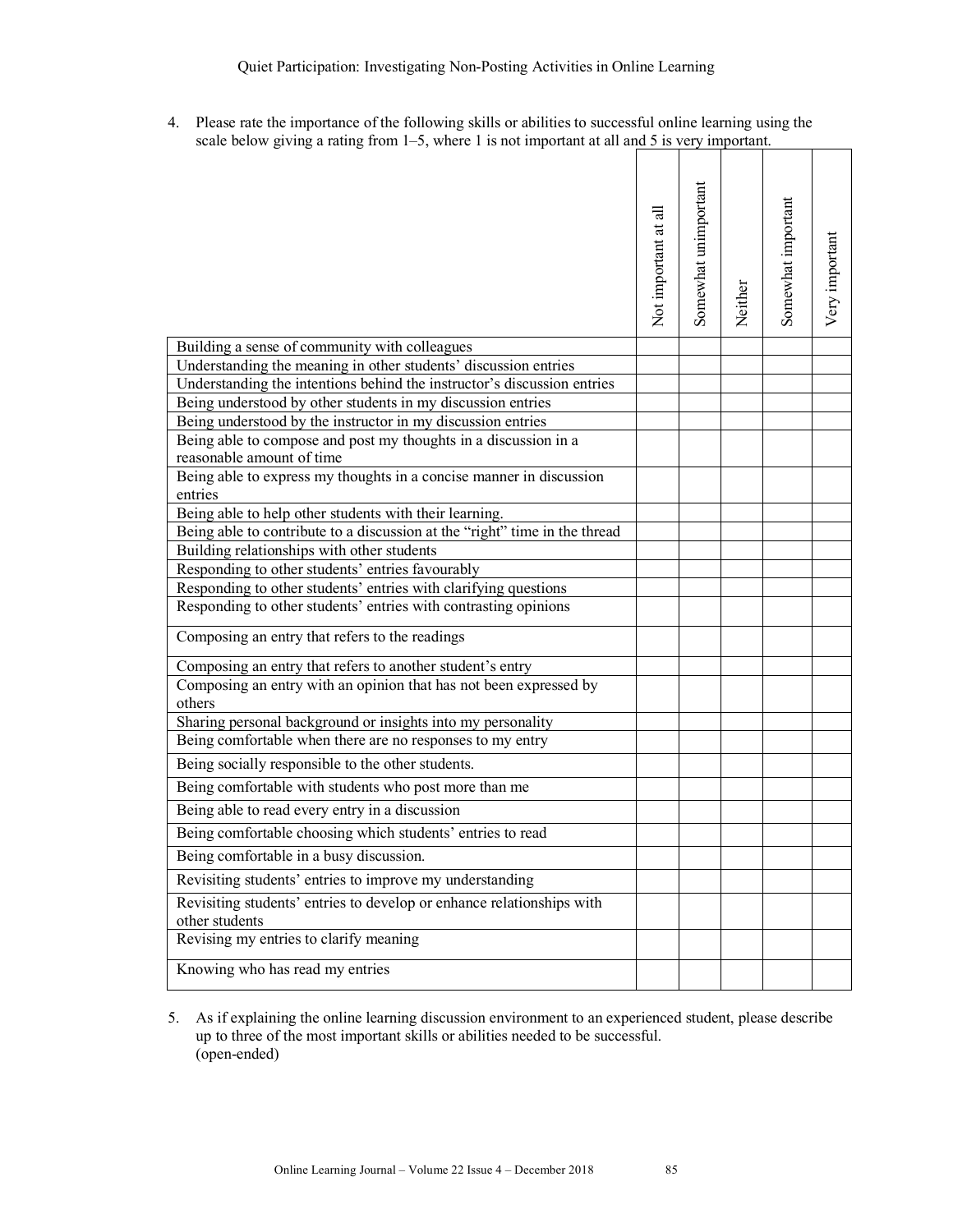Quiet Participation: Investigating Non-Posting Activities in Online Learning

6. In your first fully online course, at what point did you feel you understood or felt comfortable with the following:

|                                                             | From the start of my course | After observing postings by other students | After observing postings by the instructor | error<br>After a period of trial and | course<br>end of the<br>the<br>Towards | Never | Other (explain below) |
|-------------------------------------------------------------|-----------------------------|--------------------------------------------|--------------------------------------------|--------------------------------------|----------------------------------------|-------|-----------------------|
| Reading other student entries to help with my understanding |                             |                                            |                                            |                                      |                                        |       |                       |
| Writing my entries so other students could learn from them  |                             |                                            |                                            |                                      |                                        |       |                       |
| Writing my entries so that I could learn from them          |                             |                                            |                                            |                                      |                                        |       |                       |

If you selected other, please explain.

- 7. Did you find it helpful to know who had read your notes?
	- 1. Yes
	- 2. No
	- 3. I did not know about this option but would have found it helpful
	- 4. I did not know about this option but would not have found it helpful
	- 8. Have you opened another student's note to purposely reread it?
		- 1. Yes
		- 2. No
	- 9. Please describe briefly your primary reasons for revisiting/rereading previously read entries created by other students.
	- 10. Please select all the reasons you may have revisited previously read entries created by other students.
		- 1. It looked like a new posting, but I had read an earlier version
		- 2. It added a perspective on something I was having difficulty with
		- 3. It was helpful to my learning
		- 4. It contained resources that I found helpful
		- 5. I was partnered with a student and had to read their entries
		- 6. It was important in order to fit it.
		- 7. It was important to remember details about other students
		- 8. I was notified that a link to one of my entries was in a posting
		- 9. In order to provide a link to one of my posts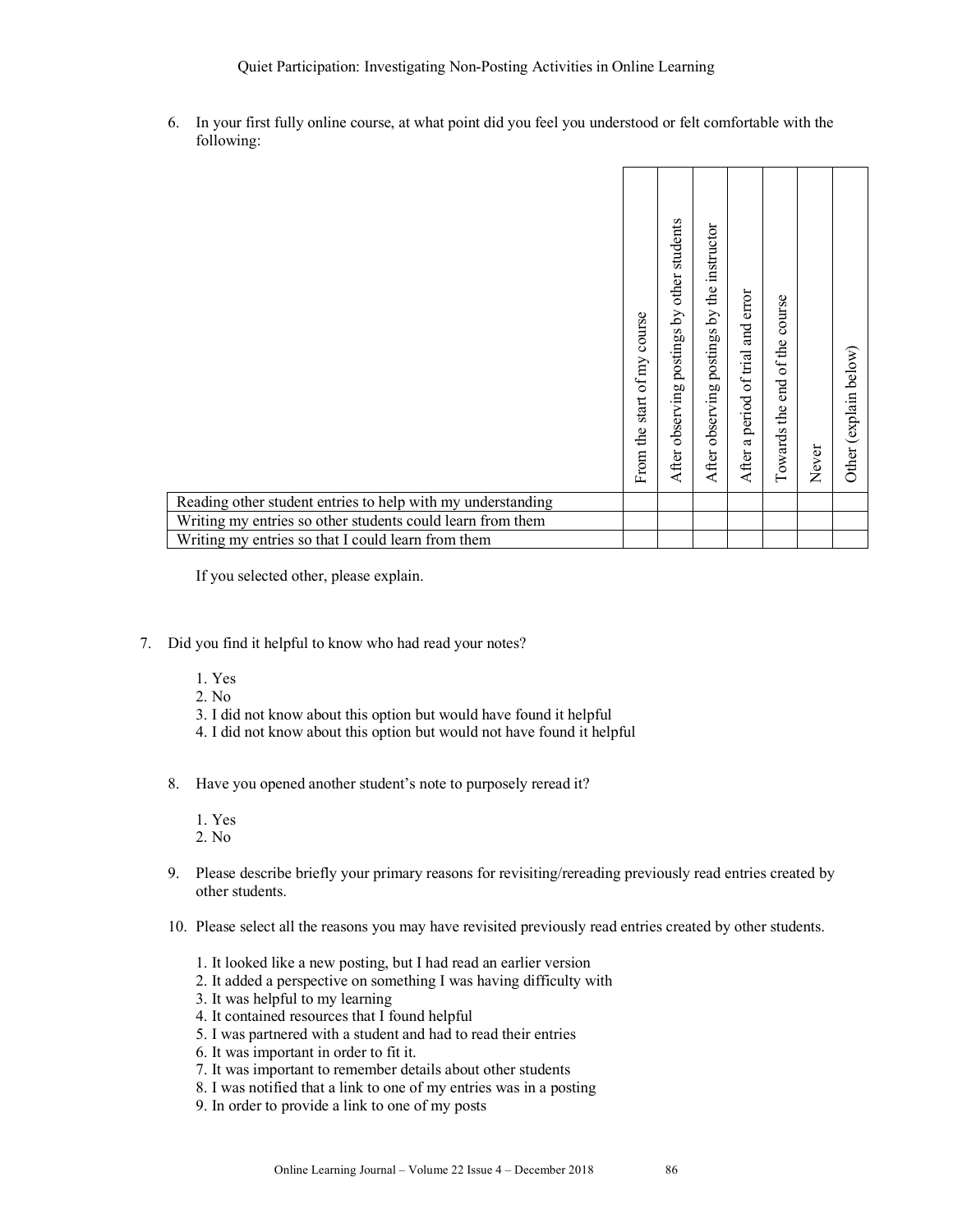Quiet Participation: Investigating Non-Posting Activities in Online Learning

- 10. To find a model for something I was trying to do 11. Other (please explain below) 11a. Other—please explain
- 11. Please describe the types of student-generated notes that you would likely reread/revisit.
- 12. Please add any information, based on your own experience that may help us to further understand the importance of revisiting or rereading notes to online learning.
- 13. In terms of design of the learning environment, would you find it valuable if you were able to see which of your notes were reread/revisited by other students?

1. Yes 2. No

14. In terms of design of the learning environment, would you find it valuable if you were able to see which student-generated notes are the most highly reread/revisited?

1. Yes

2. No

(Wilton, 2017)